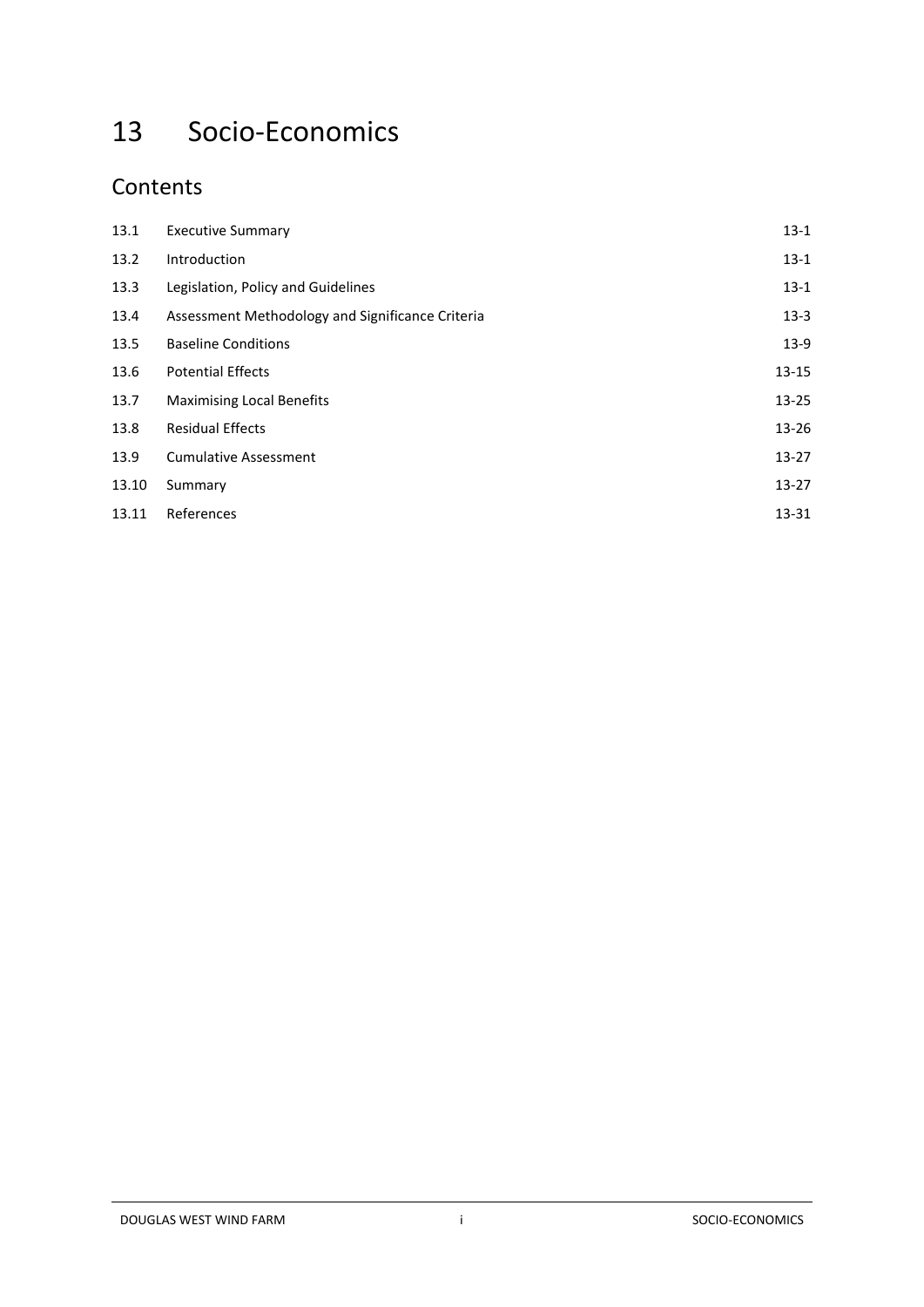This page is intentionally blank.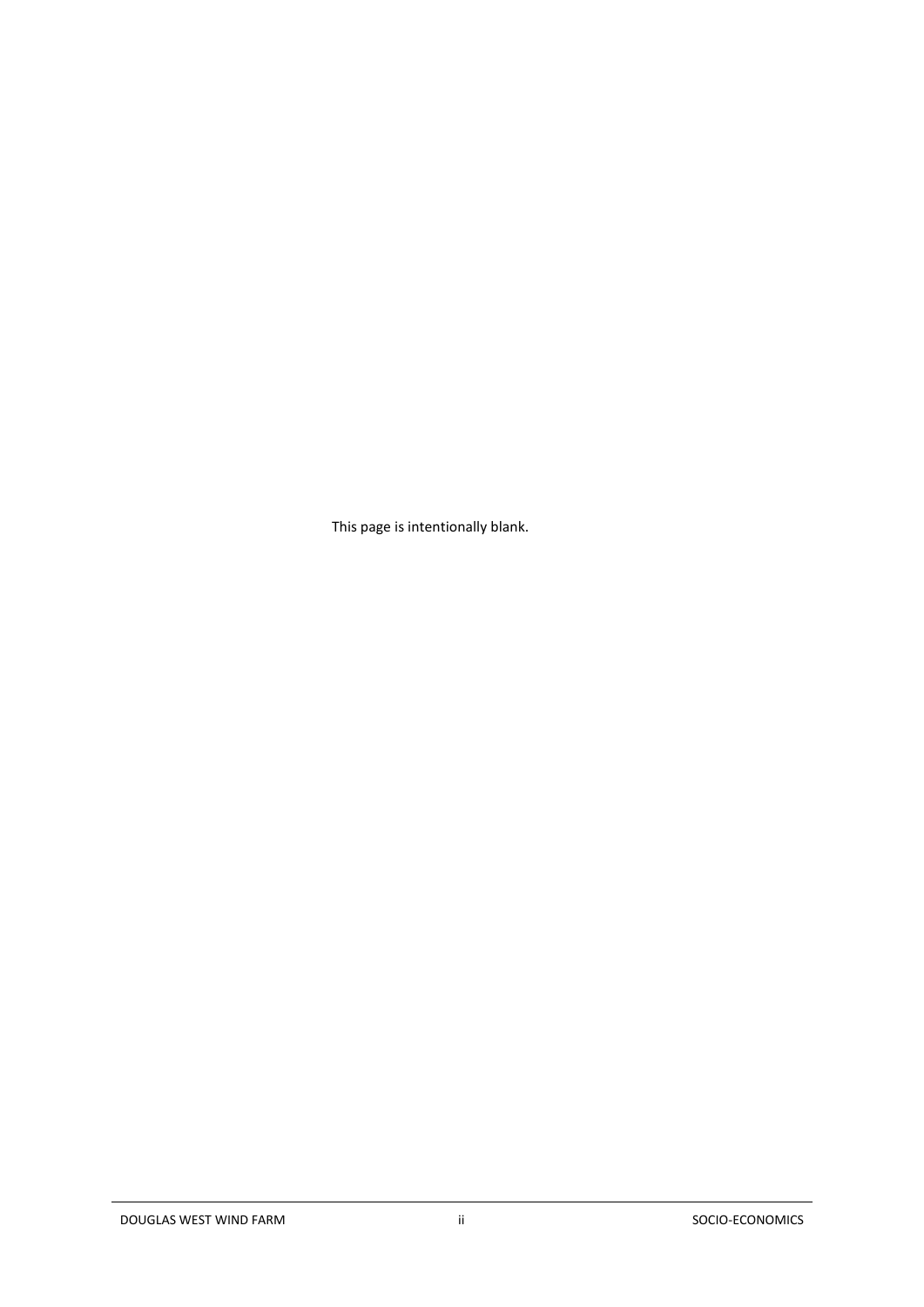# 13 Socio-Economics

# <span id="page-2-0"></span>13.1 Executive Summary

- 13.1.1 This chapter has considered the potential effects that the Revised Development could have on the socio-economic and tourism resource of the area.
- 13.1.2 The socio-economic baseline indicates that the population in the Local Area is significantly older than the Scottish average, with figures for the working age population expected to decline in the future. Employment opportunities in the local area are primarily in the public sector. The largest source of private sector employment is the food and accommodation services sector. However, the number of jobs within this sector is small and represents just 2.1% of jobs in the sector in South Lanarkshire as a whole. In order to attract and retain working age people, the creation of employment opportunities will be an important priority.
- 13.1.3 The chapter assessed potential effects on tourism assets in the area (including the New Lanark World Heritage Site and Visitor Centre, Craignethan Castle and the Falls of Clyde Wildlife Reserve) as well as tourism routes and accommodation but did not find any evidence indicating any significant adverse effects on any of these assets or the tourism sector as a whole.
- 13.1.4 The Revised Development represents a major investment in the South Lanarkshire and Scottish economies and would therefore deliver a range of positive economic impacts.
- 13.1.5 During the development and construction phase the Revised Development could generate £12.4 million GVA and support 100 job years in South Lanarkshire and £ 37.0 million GVA and 330 job years in Scotland.
- 13.1.6 During each year of the operational phase the Revised Development could generate £ 1.1 million GVA and support 8 jobs in South Lanarkshire and £ 2.9 million GVA and 25 jobs in Scotland.
- 13.1.7 Over the 25 year lifetime of the Revised Development, non-domestic rates estimated at almost £ 14.1 million and community benefit equating to a combined total of £ 6.1 million would be generated over the 25 year operational period of the Revised Development.

# <span id="page-2-1"></span>13.2 Introduction

- 13.2.1 This chapter identifies and assesses the potential effects that the Revised Development could have on the socio-economic and tourism resource of the area.
- 13.2.2 Potential socio-economic and tourism effects are interrelated with effects on the surrounding land and its uses. This chapter should therefore be read in conjunction with other environmental topics assessed in this Environmental Statement (ES), where relevant.

# <span id="page-2-2"></span>13.3 Legislation, Policy and Guidelines

13.3.1 Details of relevant legislation, policy and guidelines that have been taken into consideration during the preparation of this assessment are described below.

# *Planning Policy*

- 13.3.2 Chapter 5 sets out the planning policy framework that is relevant to the Environmental Impact Assessment (EIA). The policies set out below include those from the South Lanarkshire Local Development Plan 2015. This section (Section 13.3) also considers the relevant aspects of Scottish Planning Policy (SPP), Planning Advice Notes and other relevant guidance. Of relevance to the assessment presented within this chapter, regard has been had to the following policies:
	- **Paragraphs 1.1, 3.7, 3.9, 3.23 of NPF3; and**
	- Paragraph 169 of SPP;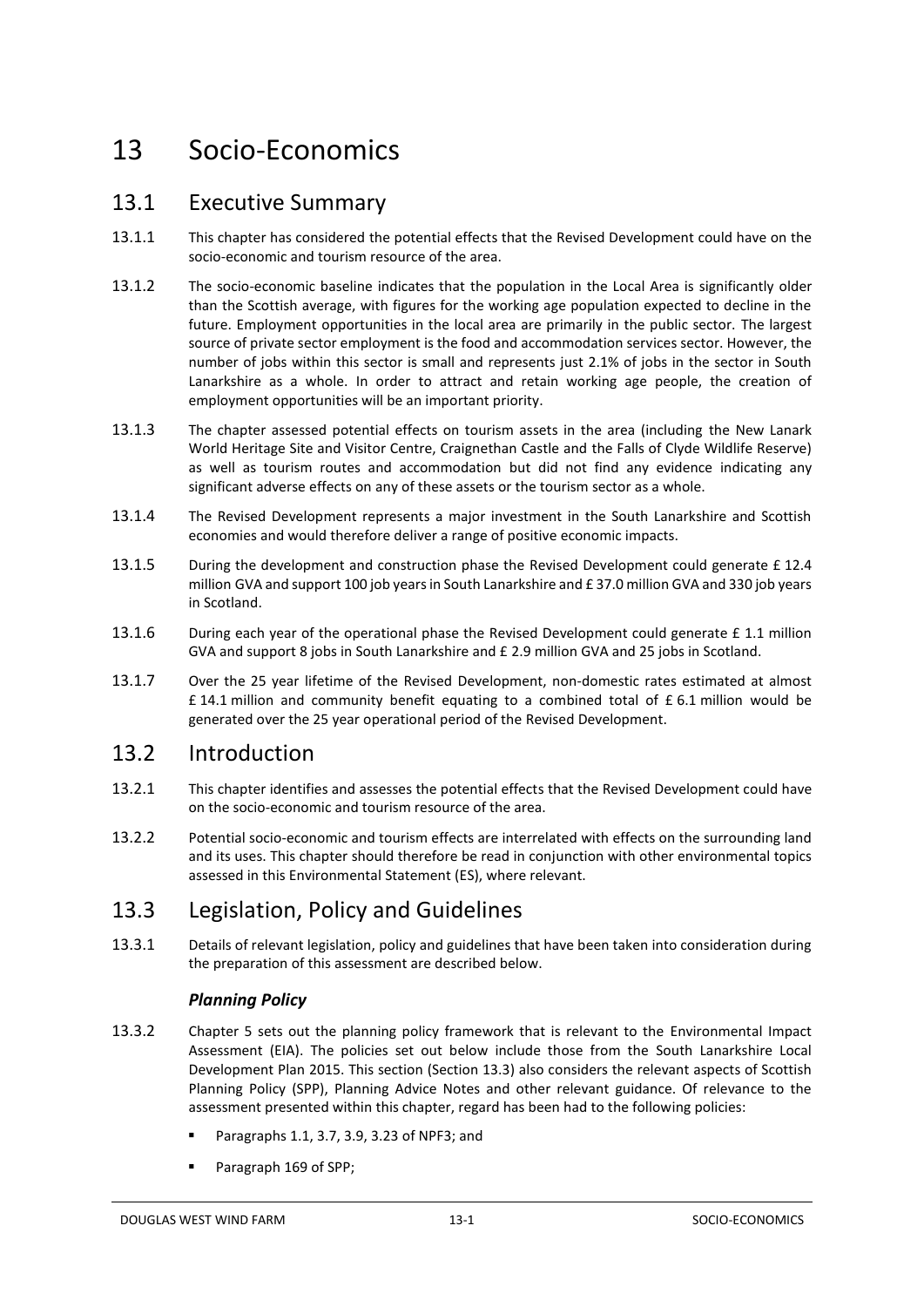- Paragraphs 3.4, 4.1, 4.7, 4.9 and policies 1, 7, 11 and 19 within the South Lanarkshire Local Development Plan; and
- SLC's supplementary guidance on renewable energy, published in 2015.

# *National Economic Strategy*

- 13.3.3 Economic development policy for Scotland is guided by Scotland's Economic Strategy (Scottish Government, 2015). It builds on earlier strategies published in 2007 and 2011 and maintains a focus on six priority sectors, including energy. Energy is one of the six sectors that the Scottish Government has identified as offering opportunities for sustainable economic growth. Throughout the strategy there is an emphasis on ensuring that investment is sustainable in terms of tackling emissions and supporting the transition to a low carbon economy. The long-term strategy is therefore to reduce the cost to the Scottish economy of climate change, while maximising opportunities to export Scotland's technology ambitions and knowledge as other economies make their own low carbon transition.
- 13.3.4 The Scottish Government is aiming for an 80 % reduction in emissions by 2050 and in 2015 Scottish greenhouse gas emissions had reduced by 40 % since 1990. In May 2011, the Scottish Government set the target to meet the equivalent of 100 % demand for electricity from renewable energy by 2020 (Scottish Government, 2011). In 2015, 59 % of all electricity consumed in Scotland was generated through renewable sources (Scottish Government, 2017).
- 13.3.5 This target will assist Scotland in its transition to a low carbon economy and is higher than the targets held by the UK Government and the EU. By 2050, the Scottish Government also aims to decarbonise the heat and transport networks. Onshore wind farms will play a vital role in achieving all of these targets. The longer-term focus in the strategy also includes the development of other sources of renewable power such as pumped storage hydro, biomass, offshore renewable resources and the full range of emerging technologies including energy efficiency measures that will allow Scotland to achieve the 2050 targets.

# *Regional Economic Strategy*

- 13.3.6 South Lanarkshire Council's economic development strategy for the region highlights South Lanarkshire's strong skills base in engineering and related sectors and the potential of this for expansion into renewable technologies (SLC, 2013). The strategy also places an emphasis on ensuring that local people benefit from the renewable energy developments in the area.
- 13.3.7 As an example of this, it highlights the development of a community benefit policy managed by the Council, known as the Renewable Energy Fund. This has enabled contributions towards a wide range of community based projects as well as partnership programmes aimed at improving employability for unemployed people in South Lanarkshire.

# *National Tourism Strategy*

- 13.3.8 Tourism Scotland 2020 (Scottish Tourism Alliance, 2012) is Scotland's main tourism strategy. The main mission of this strategy is to increase annual overnight visitor expenditure by £1 billion (in 2011 prices). The largest target market for this growth is visitors from within the UK. The Strategy intends to achieve this growth by focusing on four priorities:
	- building sustainable tourism;
	- **nanaging the customer journey;**
	- strengthening leadership and collaboration; and
	- knowing our markets.
- 13.3.9 As part of building sustainable tourism the strategy states that industry should seek out practices that benefit communities and the environment.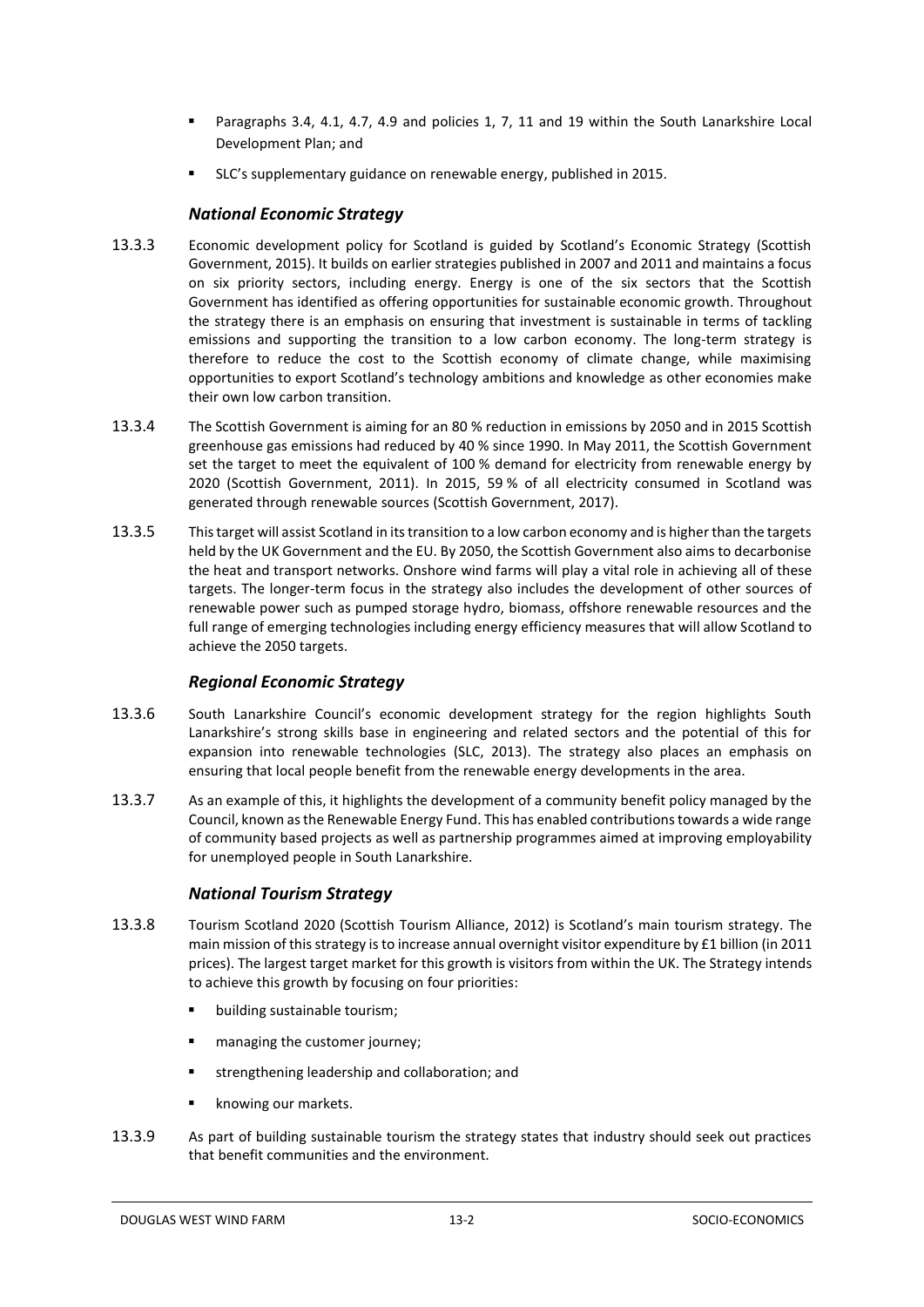# *Regional Tourism Strategy*

- 13.3.10 The Lanarkshire Tourism Action Plan sets out aspirations for the Lanarkshire tourism industry to 2020 (Lanarkshire Area Tourism Partnership, 2016). The vision of the strategy is to be a destination offering distinct, authentic experiences, excellent quality, value for money and accessible for all. It sets a target of growing tourism expenditure in Lanarkshire by 2.5 % per year (in real terms, excluding inflation) from 2016 to 2020.
- 13.3.11 The Strategy aims to achieve this vision by positioning Lanarkshire as a competitive and appealing day visit and short break destination. It also aims to continue raising awareness of the area's business tourism offering. In addition, the Strategy intends to continue delivering training for the sector through the BeLanarkshire online training module and portal.

# <span id="page-4-0"></span>13.4 Assessment Methodology and Significance Criteria

## *Study Area*

- 13.4.1 This assessment covers two key topics and accordingly the study area for each individual aspect has been defined based on the nature of the potential effects arising from the Revised Development:
	- Economic effects would be related to the extent to which the Revised Development could change levels of activity in the local, regional and national economy. For the purposes of this assessment this has been defined as follows:
		- local area: this is the closest match available from National Statistics, covering 6 data zones, S01005670, S01005672, S01005674, S01005676, S01005679 and S01005680 as shown on [Graphic](#page-4-1) 13.1.
		- regional: covering the South Lanarkshire local authority area; and
		- national: Scotland.
	- The tourism assessment considers potential tourism effects in the immediate vicinity of the Revised Development including on tourist routes, accommodation and attractions. This focuses on a 15 km radius from the centre of the site as shown on [Graphic](#page-5-0) 13.2.

<span id="page-4-1"></span>

### **Graphic 13.1 – Local Study Area for Socio-Economic Assessment, Best Match of Data Zones**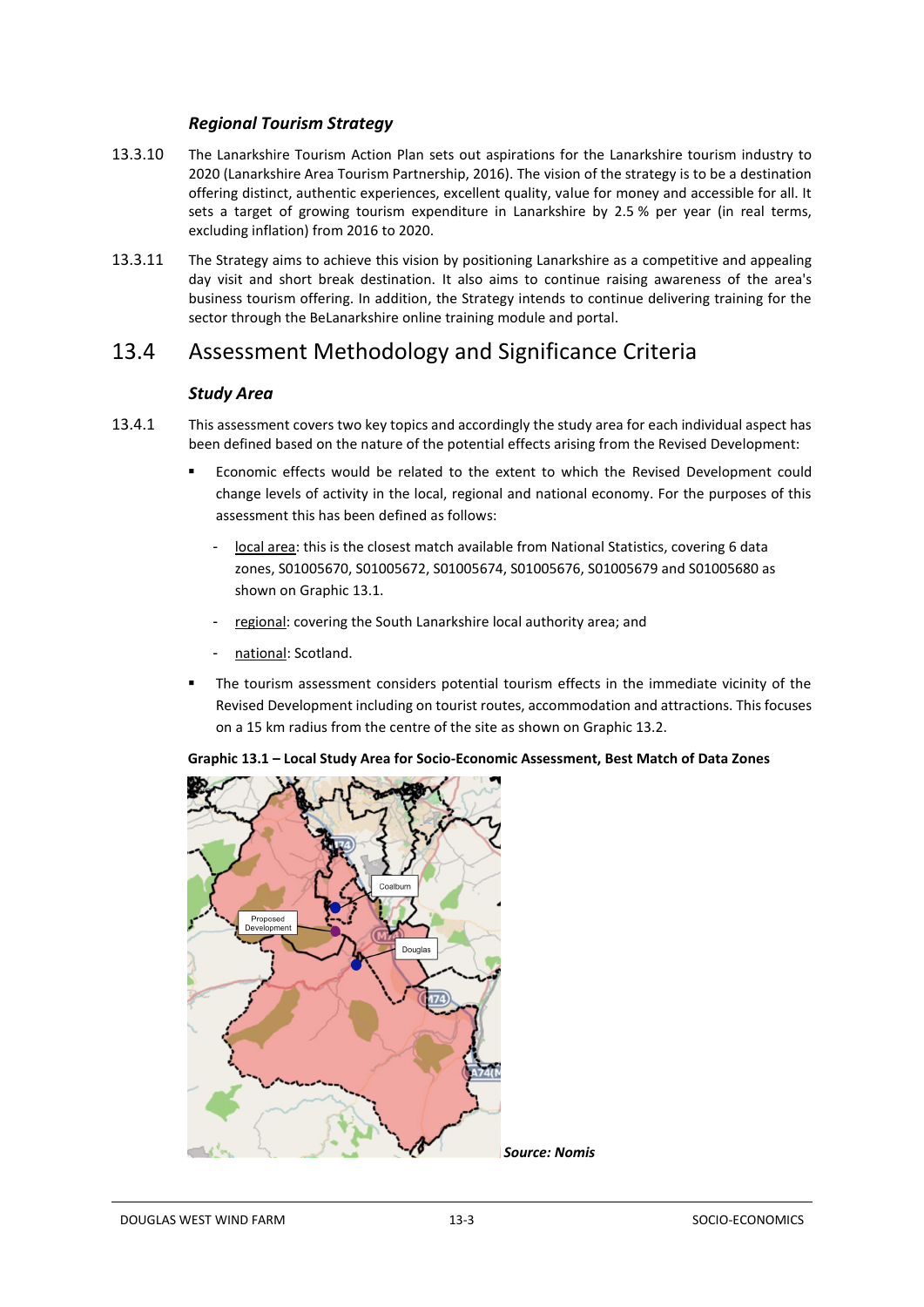<span id="page-5-0"></span>

#### **Graphic 13.2 – Study Area for Tourism Assessment, 15 km Radius**

## *Approach to the Baseline Assessment*

- 13.4.2 In order to profile the baseline for the purpose of assessing socio-economic effects the following has been undertaken:
	- a review of national, regional and local economic strategies; and
	- a review of Office of National Statistics and General Register Office of Scotland's socio-economic statistics for the study areas.
- 13.4.3 To develop the tourism baseline the following has been undertaken:
	- **a** review of evidence from existing studies on the effects of wind farms on tourism;
	- a review of national, regional and local tourism strategies;
	- a review of tourist accommodation and visitor attractions within the study area using the VisitScotland website, local area specific websites [\(www.visitlanarkshire.com\)](http://www.visitlanarkshire.com/) and a general Google search, as well as local knowledge; and
	- a review of tourist routes using various online resources including Sustrans (cycle routes) and South Lanarkshire Council (SLC) (core paths).

# *Assessment of Economic Impact*

- 13.4.4 In order to estimate the economic impacts expected to arise as a result of the construction, operation and decommissioning of the Revised Development, data was gathered from the Applicant about the scale and type of work that would be required.
- 13.4.5 This data and baseline data about the local economy was then analysed using a model that has been developed by BiGGAR Economics specifically to estimate the economic impacts of wind farm developments.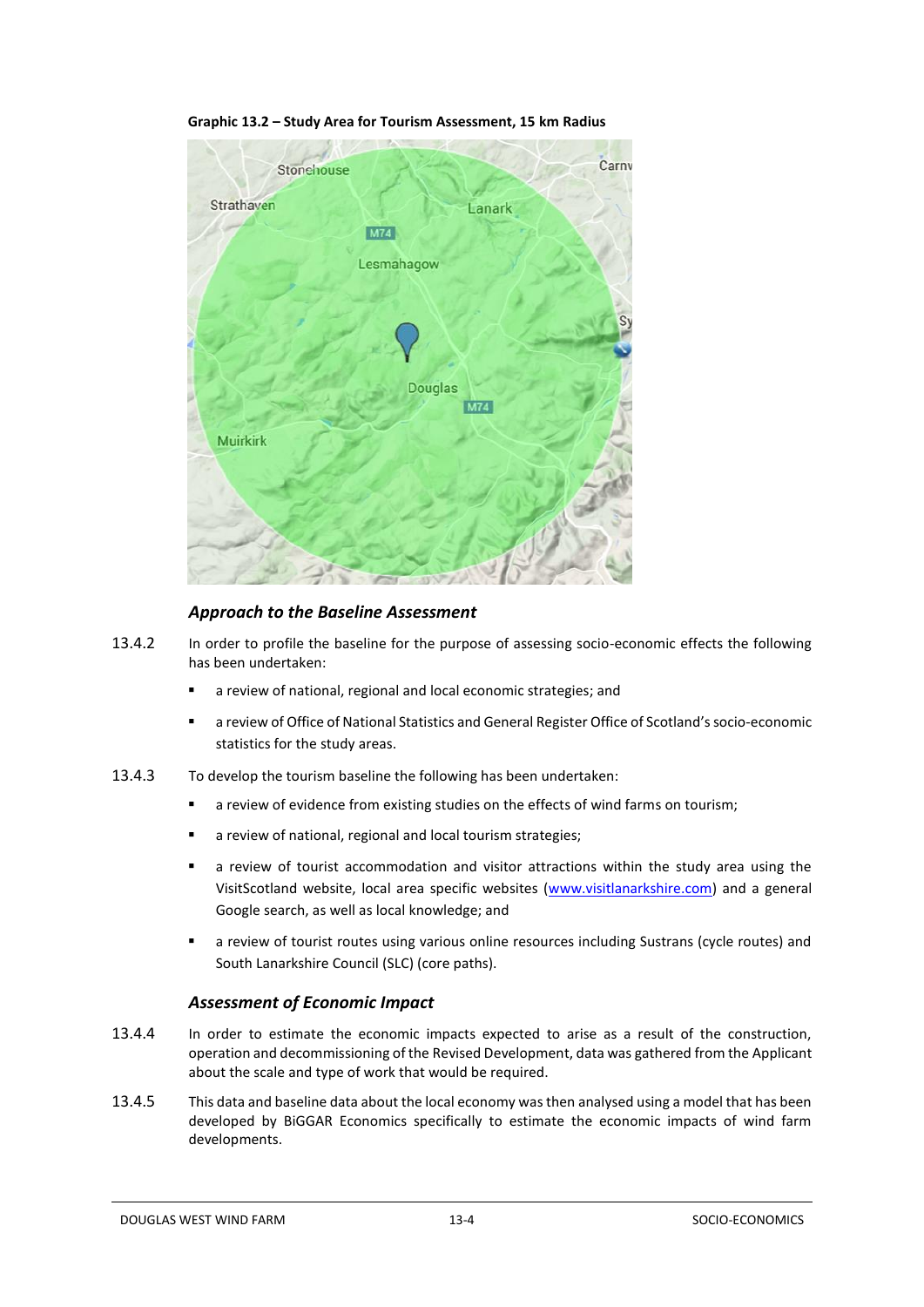- 13.4.6 This model was also the basis of an assessment of the economic effects of the UK onshore wind sector for the Department of Energy and Climate Change and Renewable UK (BiGGAR Economics, 2012) and for an update to this study undertaken in 2015 (BiGGAR Economics, 2015). The studies were based on case studies of the UK, regional and local economic impacts of wind farms that have been developed in the UK in recent years. This approach is industry best practice in the assessment of the economic impact of the onshore wind sector.
- 13.4.7 There are four key stages involved in this model:
	- estimating total capital expenditure;
	- estimating the breakdown of capital expenditure into component contracts (and subcontracts);
	- **EXECT** assessing the capacity of the business base in each study area to carry out the contracts; and
	- using the resulting figure to estimate economic impact.

#### <span id="page-6-0"></span>13.4.8 These stages are illustrated in **[Graphic](#page-6-0) 13.3**.

#### **Graphic 13.3 – Approach to Economic Impact Assessment**



13.4.9 This section will also consider the potential benefits of community benefit funding, as well as government revenues from payment of non-domestic rates.

# *Assessment of Potential Effect Significance*

13.4.10 The first step in assessing potential effects was to establish the sensitivity of the various receptors considered. The criteria used to do this are given in Table 13.1.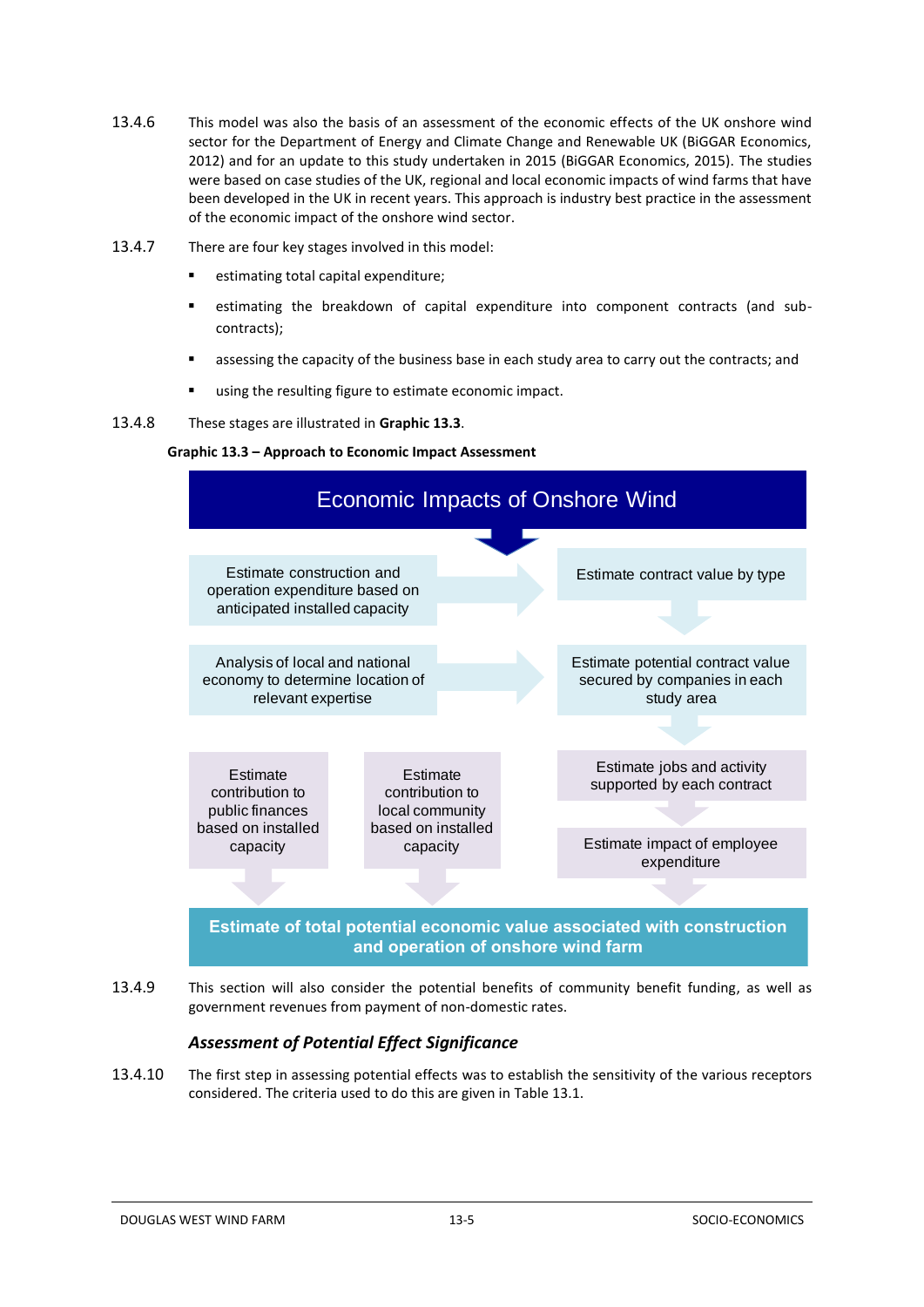## **Table 13.1 – Sensitivity Criteria**

| <b>Descriptor</b><br>or Criteria | <b>Description</b>                                                                                                                                                                                   |
|----------------------------------|------------------------------------------------------------------------------------------------------------------------------------------------------------------------------------------------------|
| Very High                        | The receptor has little or no capacity to absorb change without fundamentally<br>altering its present character, is of very high socio-economic or tourism value, or of<br>international importance. |
| <b>High</b>                      | The receptor has low capacity to absorb change without fundamentally altering its<br>present character, is of high socio-economic or tourism value, or of national<br>importance.                    |
| Medium                           | The receptor has moderate capacity to absorb change without significantly altering<br>its present character, has some socio-economic or tourism value, or is of regional<br>importance.              |
| Low                              | The receptor is tolerant of change without detriment to its character, is low socio-<br>economic or tourism value, or local importance.                                                              |
| Negligible                       | The receptor is resistant to change and is of little socio-economic or tourism value.                                                                                                                |

- 13.4.11 The next step in assessing potential effects was to assess the magnitude of each potential effect. The magnitude of potential economic effects was assessed using the economic model described above. The magnitude of effects on tourism receptors was assessed with reference to the evidence from previous research on the impact of wind farms on tourism and experience from similar existing and proposed developments elsewhere.
- 13.4.12 [Table 13.2](#page-7-0) summarises the magnitude criteria that were used in this assessment.

**Table 13.2 – Magnitude Criteria**

<span id="page-7-0"></span>

| <b>Descriptor</b><br>or Criteria | <b>Description</b>                                                                                                                                                                                                                                                                                                                                                                                                                                                               |
|----------------------------------|----------------------------------------------------------------------------------------------------------------------------------------------------------------------------------------------------------------------------------------------------------------------------------------------------------------------------------------------------------------------------------------------------------------------------------------------------------------------------------|
| High                             | Total loss or major alteration to key elements/features of the baseline conditions<br>such that post development character/composition of baseline condition will be<br>fundamentally changed. For example, a major long term alteration of community<br>profile and business structure or a substantial change to tourism numbers resulting<br>in the area being considered a less/more attractive place to visit.                                                              |
| Medium                           | Loss or alteration to one or more key elements/features of the baseline conditions<br>such that post development character/composition of the baseline condition will<br>be materially changed. For example, a moderate alteration of community profile<br>and business structure or a substantial change to tourism numbers resulting in the<br>area being considered a less/more attractive place to visit.                                                                    |
| Low                              | Minor shift away from baseline conditions. Changes arising from the alteration will<br>be detectable but not material; the underlying character/composition of the<br>baseline condition will be similar to the pre-development situation. For example, a<br>noticeable long term alteration of community profile and business structure or a<br>small and short term change in tourism numbers resulting in the area being<br>considered a less/more attractive place to visit. |
| Negligible                       | Very little change from baseline conditions. Change is barely distinguishable,<br>approximating to a 'no change' situation.                                                                                                                                                                                                                                                                                                                                                      |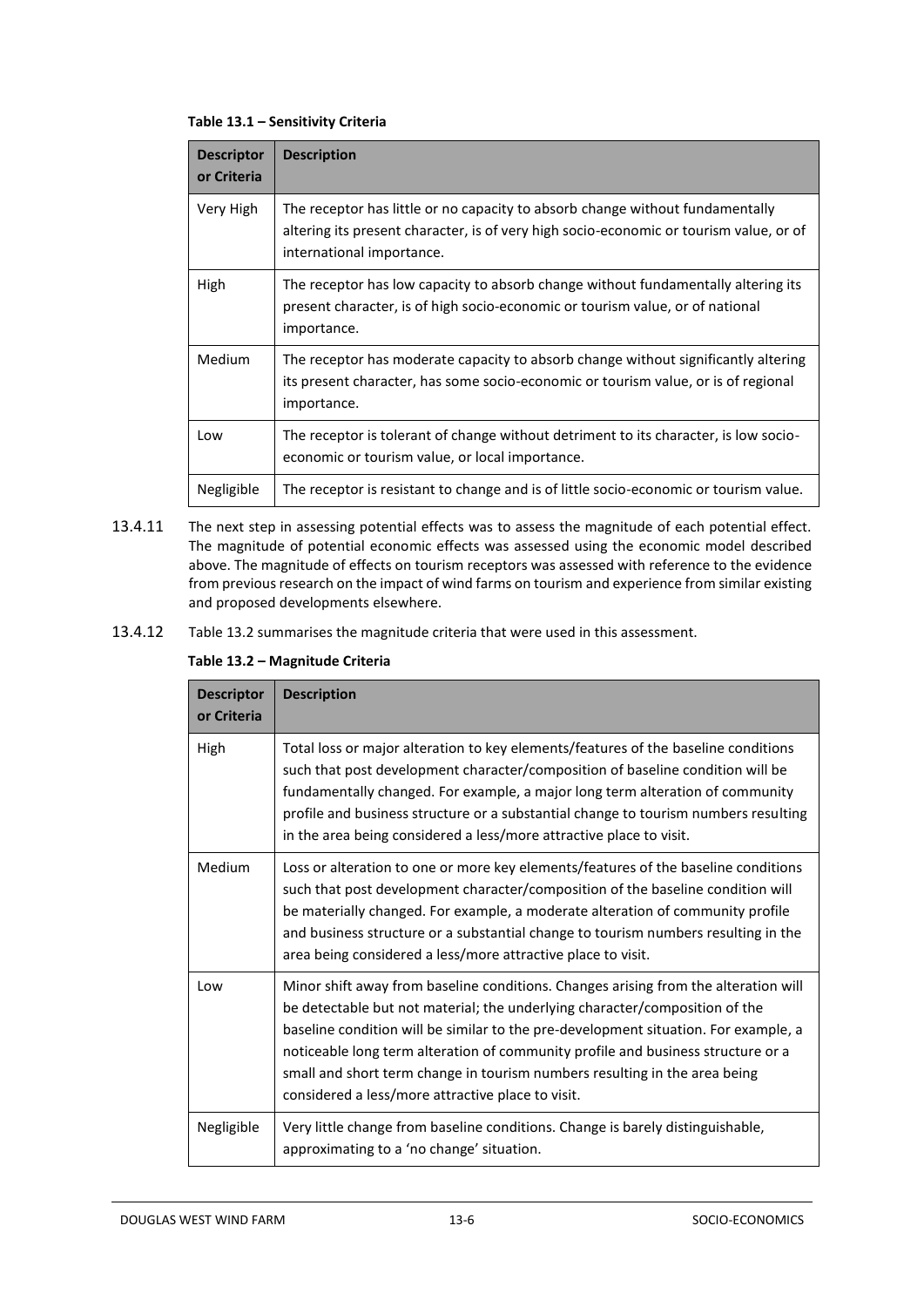- 13.4.13 The significance of the effect was determined by combining the sensitivity of the resource with the predicted magnitude of change. This was undertaken using [Table 13.3.](#page-8-0)
- <span id="page-8-0"></span>13.4.14 The significance can be beneficial or adverse. Moderate and major effects (shaded boxes) are considered to be significant effects in terms of the EIA Regulations.

| <b>Magnitude</b>  | <b>Sensitivity of Receptors</b> |          |               |            |                   |
|-------------------|---------------------------------|----------|---------------|------------|-------------------|
| of Effect         | <b>Very High</b>                | High     | <b>Medium</b> | Low        | <b>Negligible</b> |
| <b>High</b>       | Major                           | Major    | Moderate      | Moderate   | Minor             |
| <b>Medium</b>     | Major                           | Moderate | Moderate      | Minor      | Negligible        |
| Low               | Moderate                        | Moderate | Minor         | Negligible | Negligible        |
| <b>Negligible</b> | Minor                           | Minor    | Negligible    | Negligible | Negligible        |

**Table 13.3 – Significance Criteria**

# *Evidence for Tourism Impact Assessments*

- 13.4.15 Tourism impacts have been assessed using evidence from existing studies on the effects of wind farm development on tourism and experience from existing and proposed developments elsewhere. In particular, this chapter draws on the conclusions of work commissioned by the Scottish Government in 2008 on the effects of wind farms on tourism, which remains by far the most robust and comprehensive source available. In April 2012, VisitScotland added to this research by publishing research on consumer attitudes to wind farms and their effects on tourism. As these studies reflect the views of the Scottish Government and the national tourism agency, they provide an appropriate basis for the tourism assessment.
- 13.4.16 The key findings of these reports are summarised below.

### **Glasgow Caledonian University Research**

- 13.4.17 The research commissioned by the Scottish Government was based on an extensive literature review and a survey (Glasgow Caledonian University, Cogent SI, Moffat Centre, 2008). The literature review considered 40 studies from the UK and Ireland and reports from Denmark, Norway, the US, Australia, Sweden and Germany and found that there was no evidence to suggest that wind farms have a serious negative economic effect on tourists. As well as the literature review, it incorporated an intercept survey (a survey conducted in person in a public place) of tourists currently in the area, an internet survey and a Geographical Information Systems (GIS) study about the effect on accommodation.
- 13.4.18 The survey gathered the views of 380 tourists in four case study areas (Caithness and Sutherland; Stirling, Perth and Kinross; Scottish Borders; Dumfries and Galloway) and was undertaken at locations that maximised the likelihood that respondents would have seen a wind farm during their visit. The key findings from the survey were that:
	- 75 % of people felt that wind farms had a positive or neutral effect on the landscape;
	- 98 % of those interviewed who had seen a wind farm in the area said that it would not affect their decision to visit the area again. Of the 2 % who said that it would affect their decision to visit the area again (4 respondents out of 191), 2 indicated that the likelihood would increase and 2 that the likelihood would decrease. These 4 respondents were intercepted in the Stirling and Perth and Kinross area;
	- after seeing a photomontage of a local wind farm before and after development, 97 % of respondents said that it would not affect their decision to visit the area again; and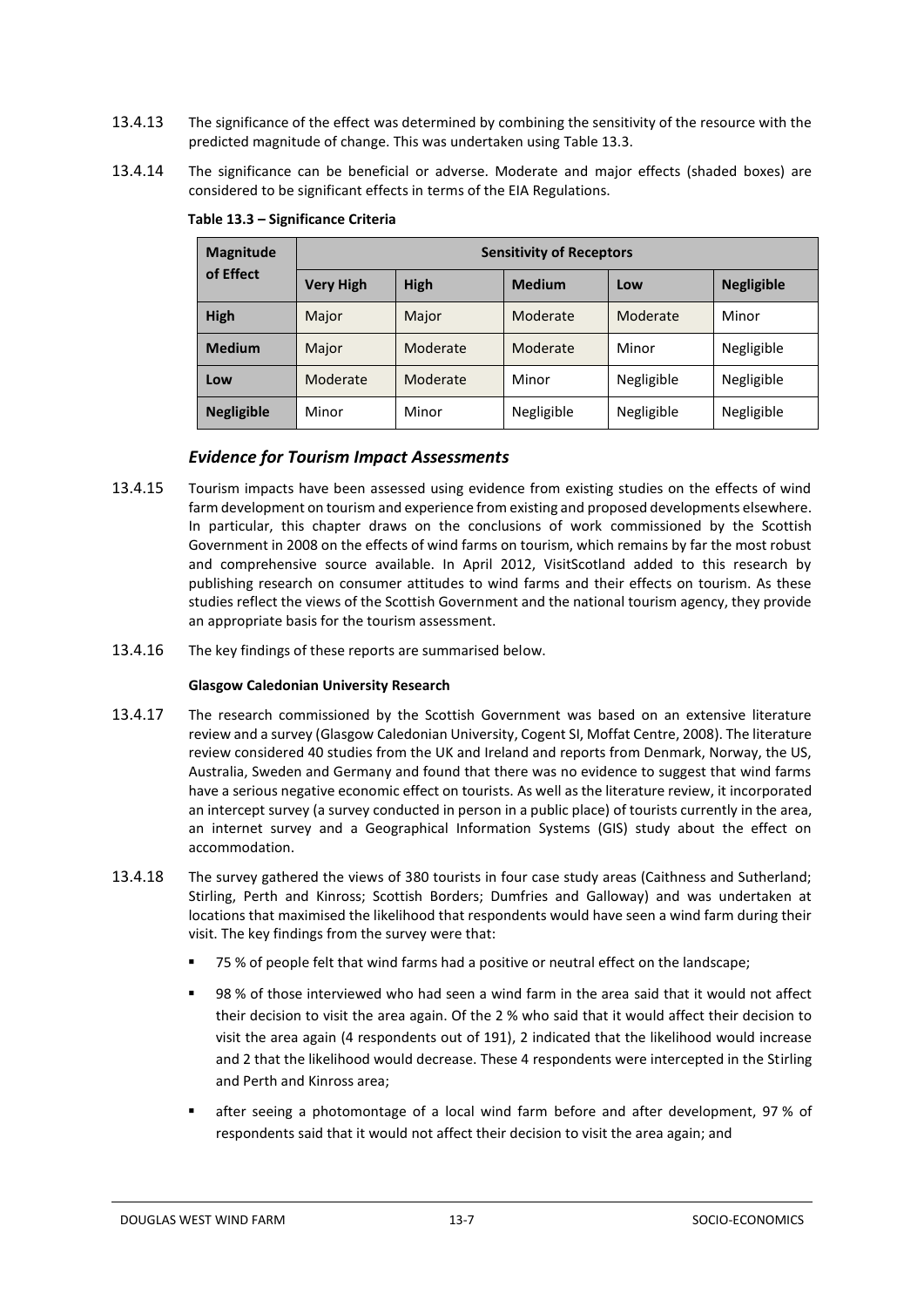- **EXECT** after seeing a photomontage of a local wind farm before and after an extension was added, 93 % of respondents said that it would not affect their decision to visit the area again.
- 13.4.19 The worst-case scenario was of a negative economic effect equivalent to 3.5 % of jobs in tourism by 2015, compared with a situation where there were no wind farms. This was as a result of two potential effects: visibility from tourist routes (impacting on decisions to return) and visibility from accommodation (impacting prices some tourists might be prepared to pay).
- 13.4.20 Overall the study concludes that the effects of meeting renewables targets on tourism are so small that, provided planning and marketing are carried out effectively, there is no reason why the two are incompatible.

#### **VisitScotland Research**

13.4.21 In 2011, VisitScotland commissioned a survey into attitudes of tourists towards wind farms, which surveyed 1,000 people in Scotland and 2,000 people elsewhere in the UK who had visited Scotland recently. This research found that for 83 % of residents in Scotland the decision to holiday in Scotland would not be affected by the presence of a wind farm (VisitScotland, 2012). The study also found that 80 % of respondents in Scotland, when asked about holidays and short breaks in the Scottish countryside, disagreed or felt neutral that wind farms spoiled the look of the Scottish countryside. Almost half (46 %) of respondents in Scotland stated they would be interested in visiting a wind farm visitor centre. The official position of the VisitScotland (VisitScotland, 2014) is that wind farms have a limited impact on visitors' decisions to holiday in Scotland, and that renewable energy brings visitors in its own right.

#### **Scottish Parliament Inquiry**

- 13.4.22 During 2012, the Economy, Energy and Tourism Committee of the Scottish Parliament heard evidence from a wide range of experts as part of an inquiry into the achievability of the Scottish Government's 2020 renewable energy targets, the merits of the targets, and what the risks and barriers are to realising them.
- 13.4.23 Tourism was one of the issues investigated by the Inquiry and the evidence considered included both the Glasgow Caledonian University and VisitScotland reports cited above. The findings of the Committee were published in November 2012 and are reiterated below:

*"While some strongly held localised and anecdotal opinion exists, the Committee has seen no empirical evidence which demonstrates that the tourism industry in Scotland will be adversely affected by the wider deployment of renewable energy projects, particularly onshore and offshore wind."* 

*"Whilst care always needs to be taken in terms of the planning process and decisions on the siting of individual projects in areas popular with tourists and in our rural and wild land areas, no one has provided the Committee with evidence, as opposed to opinion, that tourism is being negatively affected by the development of renewable projects. However, given the importance of this issue, the Committee recommends that VisitScotland and the Scottish Government continue to gather evidence on this from visitors to Scotland."*

### **BiGGAR Economics Research**

- 13.4.24 This has been confirmed by more recent analysis of wind farm development and tourism employment trends (BiGGAR Economics, 2016). In 2016, BiGGAR Economics carried out a study into the effects of the development of the wind farm sector, during a period of sustained growth in capacity between 2009 and 2013. The report noted that employment in tourism related sectors increased by over 10 % in Scotland, at a time when the installed capacity of wind farms more than doubled.
- 13.4.25 Furthermore, the analysis found that tourism employment at the Local Authority level was not correlated with growth in wind farms. Over the four year period considered, almost all local authorities increased the number of wind farms, while employment in sustainable tourism also grew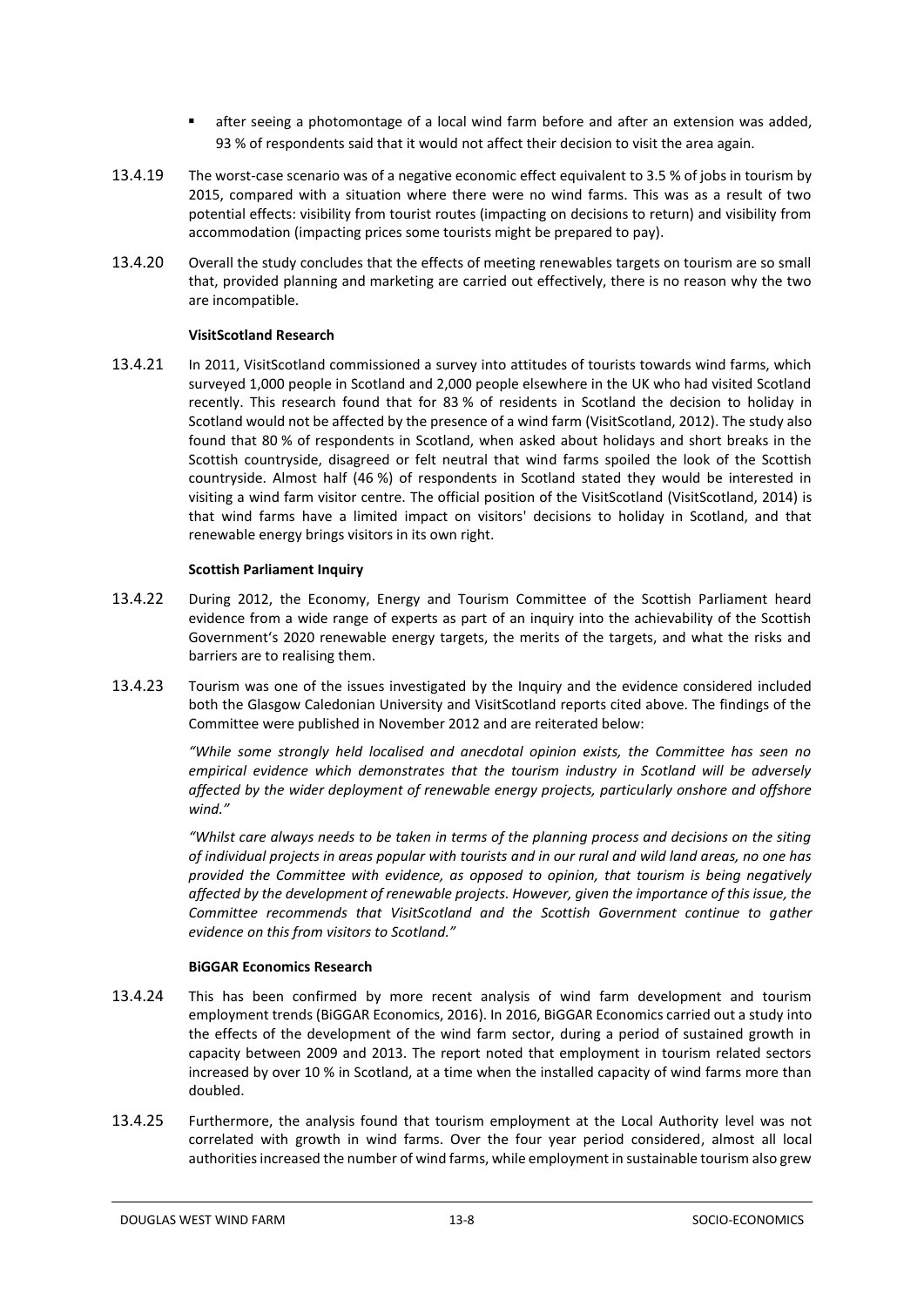significantly. The analysis found that there was no correlation between employment and the number of wind turbines at the local authority level.

- 13.4.26 The report also considered the impact on employment at a much smaller, more granular level in data zones up to 15 kilometres from a development. The sites considered were built between 2011 and 2012, becoming operational by 2013. As these sites did not exist in 2009, the period was effective for measuring the effect of wind farms on local employment, before and after.
- 13.4.27 In these smaller areas, there was found to be no link between the development of a wind farm and tourism related employment. In 15 out of the 18 areas considered, employment in this sector grew and in 12 it grew faster than the rate for the relevant local authority as a whole.
- 13.4.28 Overall, the conclusion of this study was that published national statistics on employment in sustainable tourism demonstrate that there is no relationship between the development of onshore wind farms and tourism employment at the level of the Scottish economy, at local authority level nor in the areas immediately surrounding wind farm development.

# <span id="page-10-0"></span>13.5 Baseline Conditions

# *Economic Baseline*

### **Population**

- 13.5.1 The population of the Local Area is 4,988, approximately 2 % of the population of South Lanarkshire. The demographic profile of the Local Area is significantly older than South Lanarkshire and Scotland as a whole, with almost a quarter of the local population over 65. The Local Area also has a smaller proportion of working age people than either South Lanarkshire or Scotland.
- 13.5.2 Population projections (South Lanarkshire Council, 2012) indicate that the population of South Lanarkshire is expected to rise over the period 2011-2031 but below the rate projected for Scotland as a whole over the same period. These projections also show a continuation of the ageing of the population with significantly faster increases in those aged 65 and over. As well as this, the numbers aged 25-49 are expected to fall by 5 %.
- 13.5.3 Overall, this indicates that the Local Area has a small, ageing population with population projections suggesting that this is set to continue.

|            | Local Area* | South Lanarkshire** | Scotland* |
|------------|-------------|---------------------|-----------|
| Population | 4,988       | 315,300             | 5,347,600 |
| Under 16   | 16.3%       | 17.4 %              | 17.0%     |
| $16 - 64$  | 59.8%       | 64.3%               | 64.9%     |
| $65+$      | 23.9%       | 18.3%               | 18.1%     |

### **Table 13.4 – Population of Study Areas**

*Source: \* National Records of Scotland (2015), Mid-2014 Small Area Population Estimates Scotland. \*\*ONS (2015), Population Estimates 2014.*

# **Economic Indicators**

13.5.4 As Table 13.5 indicates, economic indicators such as the unemployment rate, economic activity rate and gross weekly pay are broadly similar in South Lanarkshire and across Scotland as a whole. The data on economic activity, unemployment and income is not available for Scottish Datazones, so it cannot be reported in the same way for the Local Area.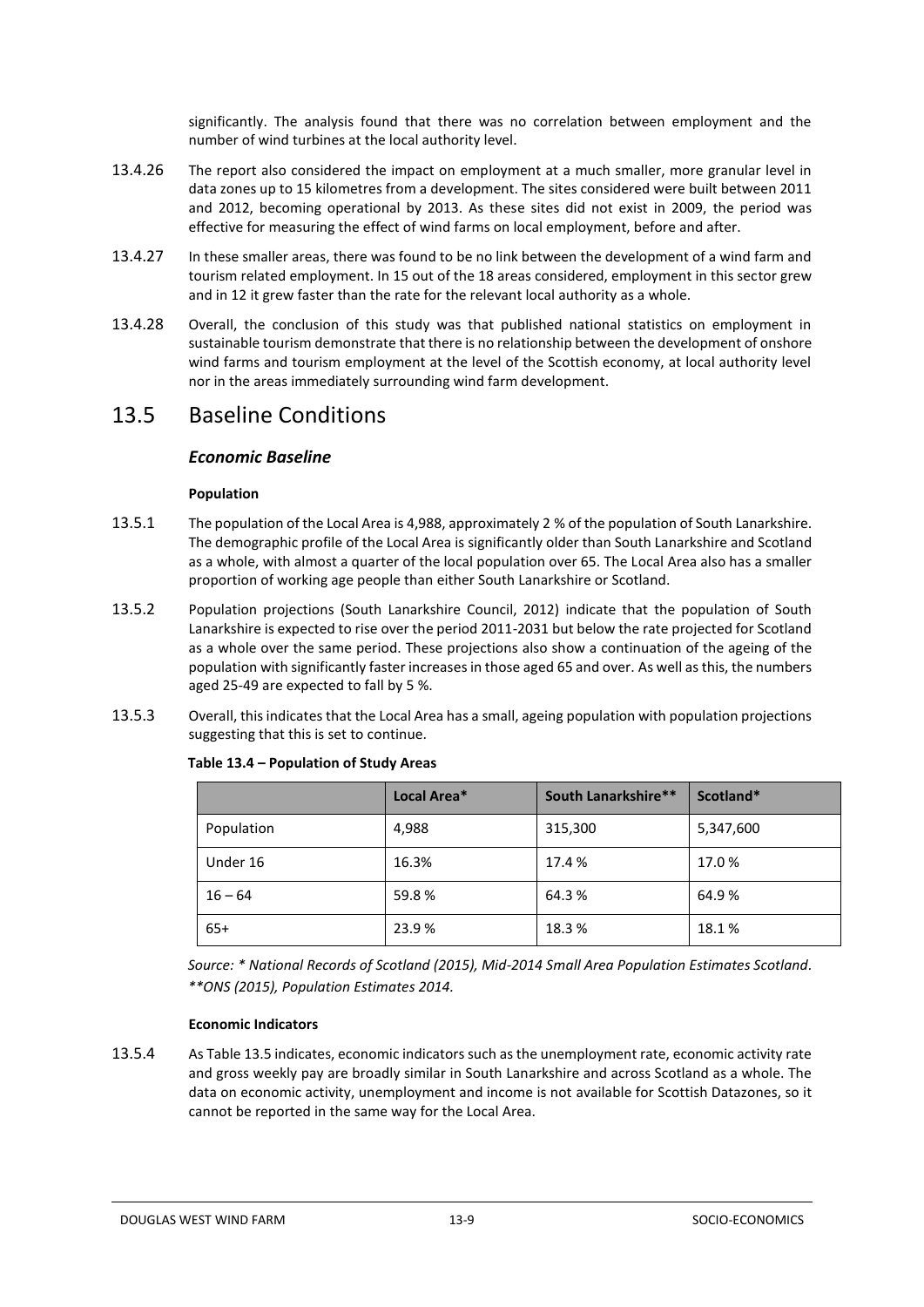#### **Table 13.5 – Economic Indicators**

|                         | <b>Local Area</b>        | <b>South Lanarkshire</b> | <b>Scotland</b> |
|-------------------------|--------------------------|--------------------------|-----------------|
| Unemployment Rate*      | $\overline{\phantom{a}}$ | 5.7%                     | 6.3%            |
| Economic Activity Rate* | $\overline{\phantom{a}}$ | 85.6%                    | 82.1%           |
| Gross Weekly Pay**      | -                        | £518                     | £ 518           |

*Source: \*ONS (2015), Annual Population Survey Jan 2014-Dec 2014. \*\*ONS (2015), Annual Survey of Hours and Earnings – Resident Analysis 2014.*

#### **Key Employment Sectors**

- 13.5.5 Information about the structure of the economy is provided by the Business Register and Employment Survey published by the Office for National Statistics. This suggests that approximately 1,000 people were in employment in the Local Area in 2014, which represents 1.0 % of the total number of people in employment in South Lanarkshire.
- 13.5.6 The largest sector of employment is the health sector, accounting for almost a fifth of employment in the Local Area, significantly higher than South Lanarkshire as a whole and double the Scottish average. This can be explained by the presence of a community hospital in Douglas.
- 13.5.7 The largest source of private sector employment in the Local Area is the provision of accommodation and food services, an important part of the tourism sector. This sector accounts for almost 15 % of those in employment, higher than the average in both South Lanarkshire (6.6 %) and across Scotland as a whole (7.8 %). This would suggest that the tourism sector is relatively important for the Local Area, but it is important to note that the number of jobs within the accommodation and food services sector is small and only a small proportion of total jobs (2.1 %) in that sector in South Lanarkshire as a whole (as might be expected given that the area only accounts for a small proportion of the population of South Lanarkshire).
- 13.5.8 The manufacturing sector is also a significant source of private sector employment in the Local Area, accounting for 10 % of those in employment, higher than the Scottish average of 7.4 %.

|                                   | <b>Local Area</b> | <b>South Lanarkshire</b> | <b>Scotland</b> |
|-----------------------------------|-------------------|--------------------------|-----------------|
| Agriculture, forestry & fishing*  | 2.9%              | 0.2%                     | 3.1%            |
| Mining, quarrying & utilities     | 3.6%              | 5.0%                     | 2.8%            |
| Manufacturing                     | 10.4 %            | 10.9%                    | 7.4 %           |
| Construction                      | 9.7%              | 8.1%                     | 5.7%            |
| <b>Motor Trades</b>               | 0.7%              | 2.1%                     | 1.8%            |
| Wholesale                         | 1.2%              | 4.3%                     | 3.0%            |
| Retail                            | 7.6%              | 10.6%                    | 10.0%           |
| Transport & storage (inc. postal) | 6.5%              | 4.4 %                    | 4.1%            |
| Accommodation & food services     | 14.8%             | 6.1%                     | 7.2%            |
| Information & communication       | 0.8%              | 1.2%                     | 2.5%            |
| Financial & insurance             | 0.3%              | 2.4 %                    | 3.4 %           |

#### **Table 13.6 – Employment by Sector**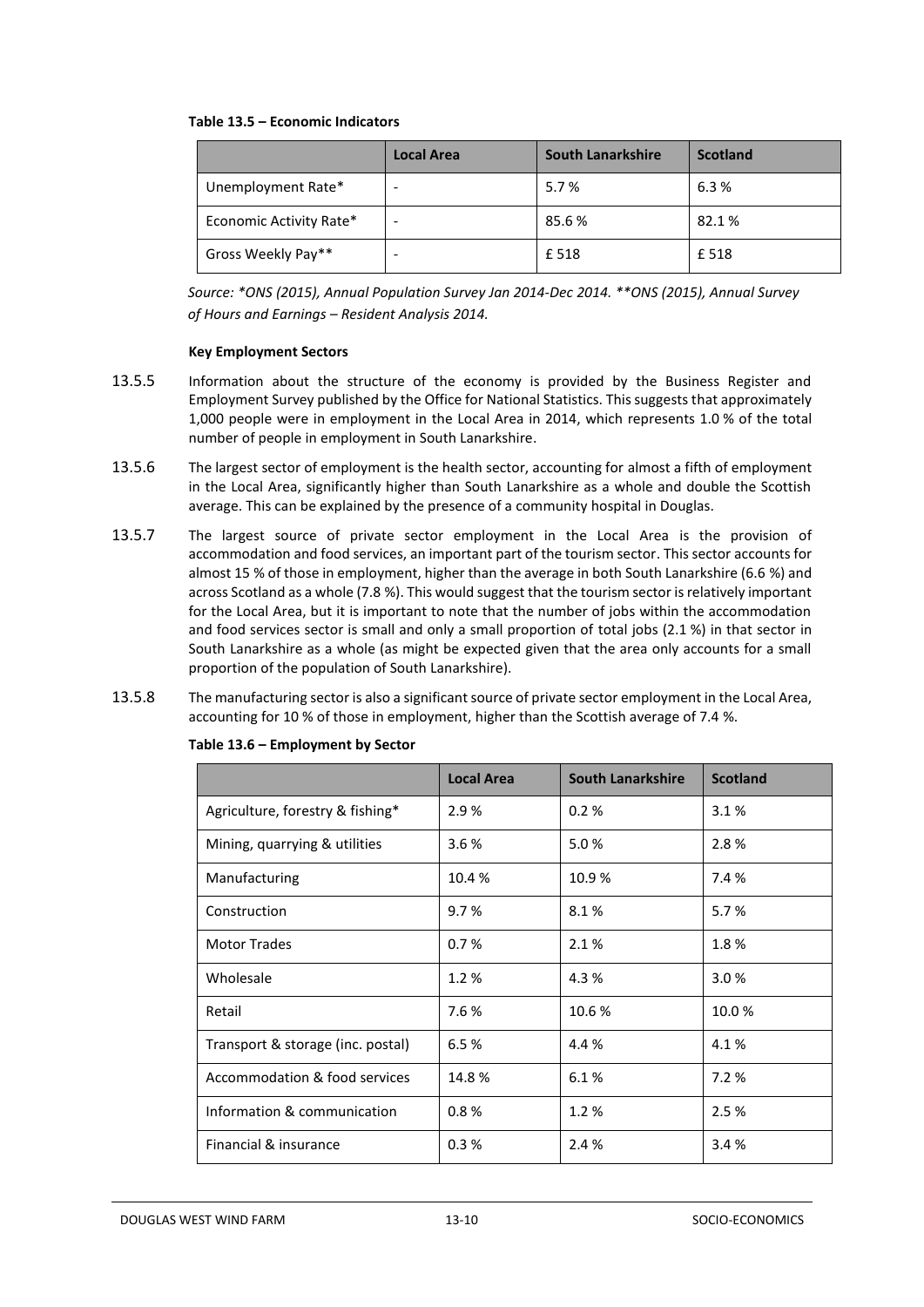|                                                     | <b>Local Area</b> | <b>South Lanarkshire</b> | <b>Scotland</b> |
|-----------------------------------------------------|-------------------|--------------------------|-----------------|
| Property                                            | 0.3%              | 1.0%                     | 1.2%            |
| Professional, scientific & technical                | 3.4%              | 4.6%                     | 6.6%            |
| Business administration & support<br>services       | 6.5%              | 8.6%                     | 7.8%            |
| Public administration & defence                     | 0.0%              | 5.9%                     | 5.9%            |
| Education                                           | 4.2%              | 6.4%                     | 7.5%            |
| Health                                              | 19.9%             | 14.5 %                   | 15.9%           |
| Arts, entertainment, recreation &<br>other services | 7.2%              | 3.8%                     | 4.1%            |
| <b>Total Employment</b>                             | 997               | 116,107                  | 2,540,169       |

*Source: ONS (2015), Business Register and Employment Survey 2014. \*These figures exclude farm agriculture.*

#### **Conclusions**

- 13.5.9 The factors considered in the socio-economic baseline indicate that the Local Area has a small population and a demographic profile that is significantly older than both South Lanarkshire and Scotland as a whole and a lower proportion of working age people. Population projections indicate that these trends are likely to continue. The creation of employment opportunities in the local economy would therefore help to overcome these issues.
- 13.5.10 Employment opportunities in the Local Area are primarily concentrated in the public sector. The largest source of private sector employment is the accommodation and food services sector, which is an important component of the tourism sector. It is important to note however, that the number of jobs within this sector is small and only a small proportion, 2.1%, of jobs in that sector in South Lanarkshire. This is expected given that the area only accounts for a small proportion of the population of South Lanarkshire.
- 13.5.11 At the Scottish level, the sheer size of the Scottish economy relative to the Revised Development means that the economy would be relatively insensitive to the scale of change of the Revised Development. The relative size of the Revised Development to the South Lanarkshire economy would be greater than to the Scottish economy but still comparatively small. For the local economy however, the scale of the Revised Development would be relatively large. The local economy also has a more limited range of employment opportunities than South Lanarkshire as a whole, which suggests that the creation or loss of even a small number of jobs could have a significant effect on the local economy as a whole or individual businesses within it.
- 13.5.12 For this reason, the sensitivity of the national economy to change was assessed as low, the sensitivity of the regional economy was assessed as medium and the sensitivity of the local economy and individual businesses and sectors within it as high.

# *Tourism Baseline*

13.5.13 The worst case scenario considered in the research described above identifies two potential sources of negative effects on tourism: visibility from tourist routes and visibility from accommodation, although these are based on research on visitor perceptions and attitudes rather than any evidence of actual negative effects that have occurred. In order to assess the potential impact of the Revised Development on the local tourism sector, this chapter therefore considers the extent to which the behaviour of tourists might be affected by changes to views from important tourist routes in the area and from tourist accommodation.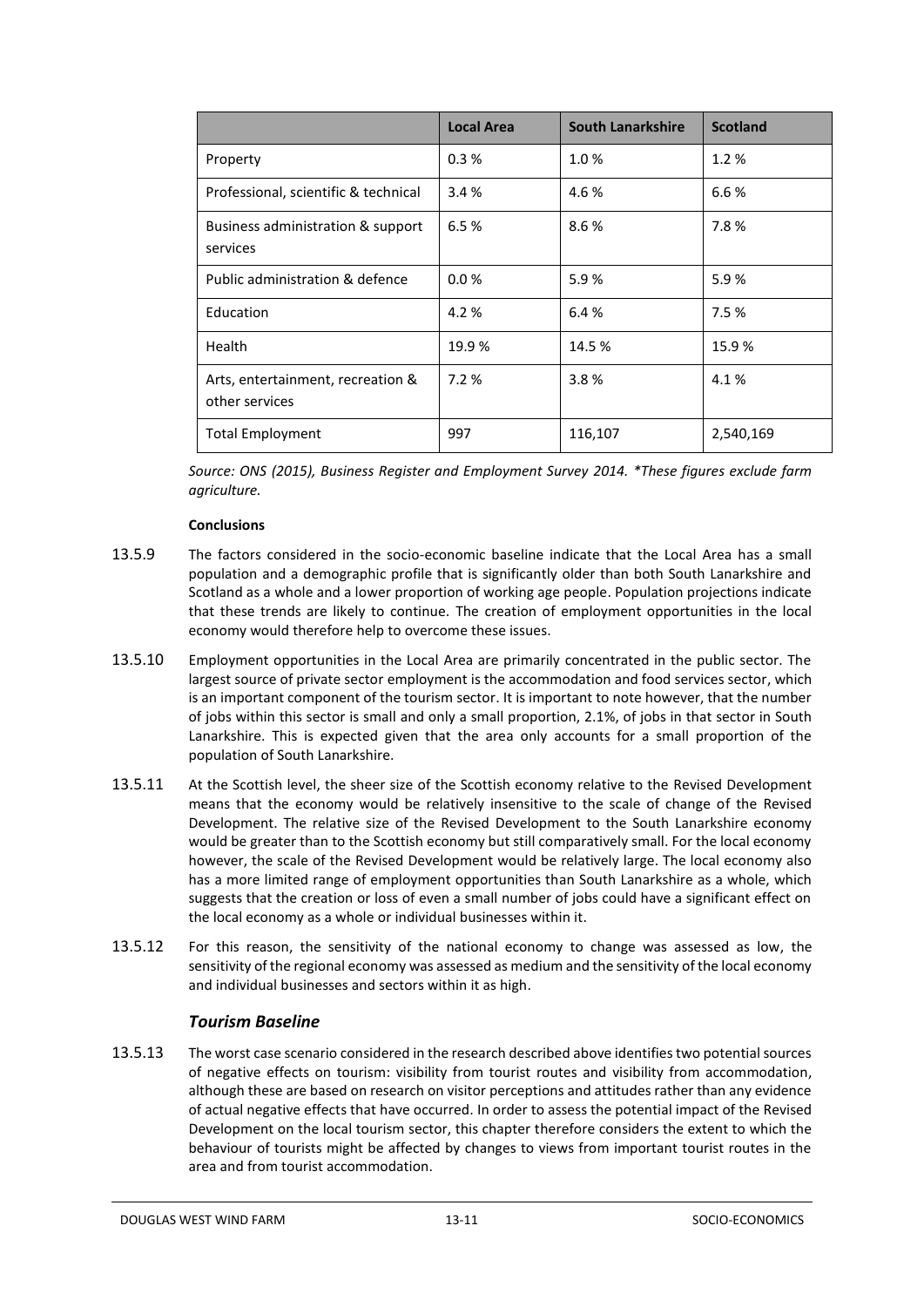13.5.14 Views from visitor attractions are not identified as a potential source of negative impact in any of the research described above. Despite this, because tourism is a priority sector for the Scottish economy, the effect on the behaviour of visitors as a result of changes to views from important visitor attractions is also assessed.

#### **Tourism Value and Volume**

- 13.5.15 Sustainable tourism is one of six growth sectors identified in the Scottish Government's Economic Strategy. Data from the BRES shows that in 2014, sustainable tourism, as defined by the Scottish Government, accounted for 6.8 % of employment in South Lanarkshire. This is slightly lower than the proportion of tourism related employment across Scotland as a whole (7.7 %) and lower than the Local Area (17.2 %). This suggests that tourism is somewhat more important to the Local Area than to other parts of South Lanarkshire.
- 13.5.16 However, analysis of tourism employment trends indicates that since 2008 there has been a 20 % decline in tourism related employment across South Lanarkshire whereas the national trend has seen a 5 % increase in tourism employment over the same period.
- 13.5.17 According to the Scottish Government (Scottish Government, 2016) there were 660 registered tourism enterprises in South Lanarkshire in 2014, 8 % of all registered enterprises in South Lanarkshire. The total turnover of these enterprises in 2014 (latest figures available) was estimated at £ 247 million and their contribution to Scottish Gross Value Added (GVA) in 2012 (latest figures available) was estimated at £ 118 million. This represents approximately 3 % of the total GVA of South Lanarkshire.

#### *Tourist Attractions*

- 13.5.18 The Moffat Centre produces an annual Visitor Attraction Monitor, which supplies detailed data on visitor attractions in Scotland. None of the top 20 paid attractions in Scotland are located in South Lanarkshire.
- <span id="page-13-0"></span>13.5.19 [Table 13.7](#page-13-0) lists all of the tourist attractions that are within 15 km (straight line distance from closest part of site boundary) of the site.

| <b>Distance</b> | Location   | <b>Attraction/Leisure Asset</b>                    | <b>Significance</b> |
|-----------------|------------|----------------------------------------------------|---------------------|
| $0-5$ km        | Rigside    | Douglas Water Golf Club                            | Local               |
|                 | Lesmahagow | <b>Hollandbush Golf Club</b>                       | Local               |
| 5-10 km         | Lesmahagow | Kypeside Fishery                                   | Local               |
| 10-15 km        | Crossford  | Valley International Park                          | Local               |
|                 | Blackwood  | Craignethan Castle                                 | Regional            |
|                 | New Lanark | New Lanark World Heritage Site and Visitor Centre  | National            |
|                 | New Lanark | Falls of Clyde Visitor Centre and Wildlife Reserve | Regional            |
|                 | Lanark     | Lanark Golf Club                                   | Local               |
|                 | Lanark     | Lanark Loch                                        | Local               |

### **Table 13.7 – Tourist Attractions**

- 13.5.20 There are nine tourist attractions or leisure assets within the study area, only three of which are within 10 km of the Revised Development. Almost all of the tourist attractions in the study area are only of local importance and their sensitivity to change was therefore assessed as low.
- 13.5.21 Craignethan Castle is a ruined castle located above the River Nethan, dating back to around 1530. It is notable as the last private stronghold to be constructed in Scotland. As a result, Craignethan Castle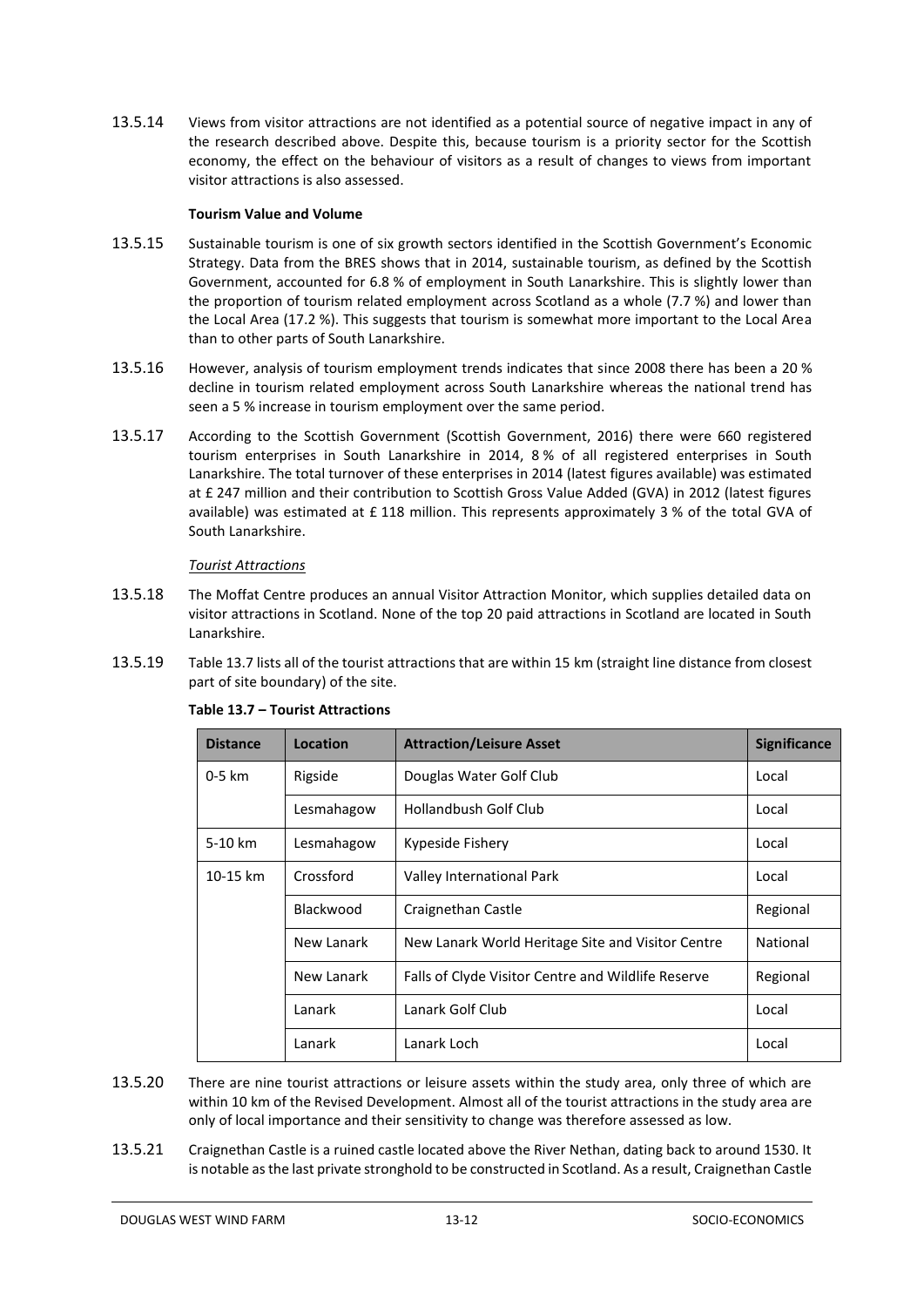has been assessed as being of regional importance with its sensitivity to change assessed as medium.

- 13.5.22 The village of New Lanark (a UNESCO World Heritage Site), by the banks of the River Clyde, grew up around 18th century mills where cotton was manufactured. The last mill closed in the 1960s but a restoration programme was undertaken during the 1980s and 1990s to restore the village and a visitor centre and hotel were established at the site. The site is surrounded by native woodlands and is the gateway to the Falls of Clyde wildlife reserve. As New Lanark is of national importance its sensitivity to change was assessed as high.
- 13.5.23 The Falls of Clyde Wildlife Reserve stretches from New Lanark to Bonnington Weir. The visitor centre is situated within the village of New Lanark and allows people to learn about the historic village, waterfalls, woodlands and animals that live there. There are also regular badger and bat walks throughout the year. Also located on the reserve is Britain's first commercial Hydro-Electric Power Station. Bonnington Power Station was constructed in 1926 and is still in use today. It has the capacity to generate 11 megawatts (MW) harnessing the power of the Bonnington and Corra Linn waterfalls. For these reasons, the Reserve and Visitor Centre have been assessed as being of regional importance and their sensitivity to change was assessed as medium.

#### **Tourist Accommodation**

<span id="page-14-0"></span>13.5.24 [Table 13.8](#page-14-0) lists the accommodation providers (individual hotels, bed and breakfasts, self-catering and other accommodation facilities) located within 15 km of the site. Accommodation is grouped by approximate straight-line distance from the site.

| <b>Distance</b> | <b>Location</b> | <b>Number of Places to</b><br><b>Stay</b> | Approximate<br><b>Distance from Site</b><br>(km) |
|-----------------|-----------------|-------------------------------------------|--------------------------------------------------|
| $5-10$ km       | Lesmahagow      | 2                                         | 6 km                                             |
|                 | Crawfordjohn    | 2                                         | 8 km                                             |
| 10-15 km        | Kirkfieldbank   | 2                                         | <b>11 km</b>                                     |
|                 | New Lanark      | 5                                         | <b>11 km</b>                                     |
|                 | Lanark          | 8                                         | 12 km                                            |

**Table 13.8 – Tourist Accommodation** 

- 13.5.25 The table shows that although there are 19 individual places to stay within 15 km of the site, the majority are located more than 10 km from the Revised Development. Within the study area there are a greater number of tourist facilities to the north-east of the site, with the main clusters of tourist accommodation at New Lanark and Lanark, which are approximately 11 km and 12 km from the site respectively.
- 13.5.26 Of the 19 places to stay identified, none were within 5 km of the Revised Development.
- 13.5.27 The sensitivity of individual accommodation providers to the Revised Development will depend on the extent to which views from guest bedrooms in each establishment could be affected. As this is likely to diminish with distance, providers located closest to the Revised Development are likely to be the most sensitive to change.
- 13.5.28 Accordingly, the sensitivity of accommodation providers was assessed as follows:
	- within 5 km of the site high sensitivity;
	- within 10 km of the site medium sensitivity; and
	- $\blacksquare$  within 15 km of the site low sensitivity.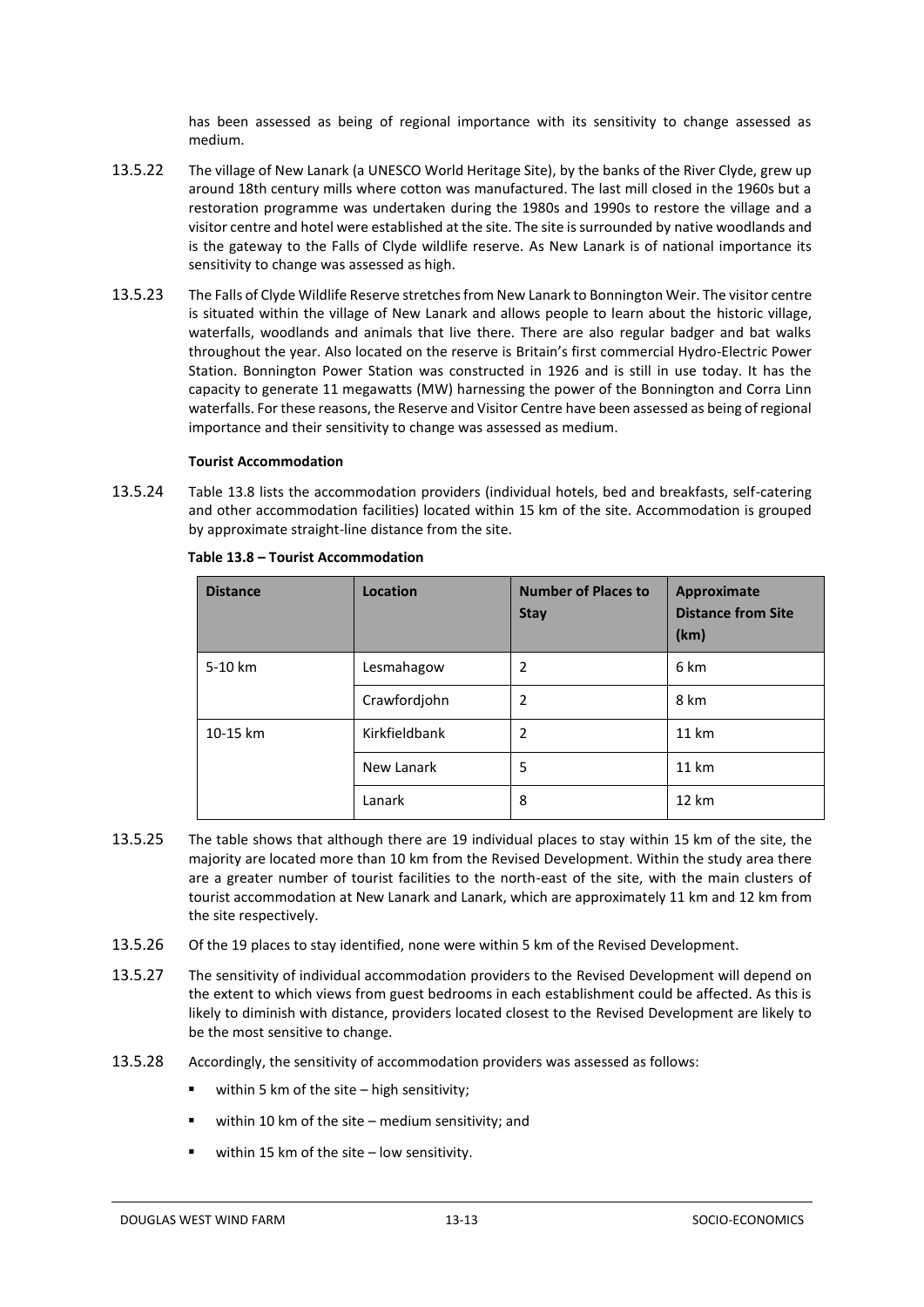#### **Tourist Routes**

#### *Driving Routes*

- 13.5.29 VisitScotland promotes a series of 12 signposted tourist routes throughout Scotland. The National Tourist Routes are designed to provide tourists with an alternative to the main trunk roads and motorways. One of these routes passes through South Lanarkshire, the Clyde Valley Tourist Route. This 67 km route follows the River Clyde through Lanark but the route does not pass along any of the roads close to the Revised Development.
- 13.5.30 The M74 is the only major trunk road close to the Revised Development and provides the main access point to the site. This is not a recognised tourist route and as such any visual impact on this route would have a negligible effect on the local tourism sector.

#### *Walking Routes*

- 13.5.31 Walkhighlands is a website dedicated to promoting walking routes across Scotland. It includes a searchable database of walks in every region of Scotland and is an important information source for tourists. The study area of this assessment corresponds to the Lanarkshire region used by walkhighlands where 13 walks are listed. Of these, five pass through the 15 km study area of this assessment.
- 13.5.32 The closest route to the Revised Development is the Douglas Explorer walk, which is 6 km in length and explores the village of Douglas as well as the parkland and woods around it.
- 13.5.33 The Falls of Clyde and New Lanark walk is also 6 km in length and follows a route along the River Clyde from the Heritage Site of New Lanark, passing waterfalls and a peregrine falcon watching area. The starting point of this walk is approximately 11 km from the site.
- 13.5.34 There are also two other walks, each between 6-8 km in length, climbing the summit of Tinto, which is an outlying hill of the Southern Uplands, around 14 km to the east of the site.
- 13.5.35 Scotland's Great Trails is a network of 26 nationally promoted trails in Scotland. Each trail is waymarked, largely off-road, with the potential for multi-day journeys on foot. The Clyde Walkway is a 65 km long route running between Partick in Glasgow and New Lanark. Two stretches of the route, Maudslie Bridge to New Lanark (13.5 km) and Falls of Clyde and New Lanark (6 km) fall within the study area, but both are approximately 11 km from the site.
- 13.5.36 The River Ayr Way is a 65 km route that traces the length of the River Ayr from its source, Glenbuck Loch, to the sea at Ayr. The start/end of the route at Glenbuck Loch is located in East Ayrshire, to the west of the Revised Development but within 15 km of the site. The Access Strategy (refer to Appendix 3.1) for the Revised Development includes proposals to join this route up with the Clyde Walkway.
- 13.5.37 All of these walks can be considered regionally important and therefore of medium sensitivity.
- 13.5.38 In addition to these routes there is also a network of core paths in the local area. Under Scottish access legislation, each local authority in Scotland has a duty to draw up a plan of core paths in their area. These plans are informed by consultation with local communities, land managers and path users. The core paths in the study area include (refer also to Appendix 3.1, Figure A3.1):
	- a path beginning in Douglas West leading to Hagshaw Hill Wind Farm and a number of paths around Hagshaw Hill Wind Farm;
	- a series of paths to the south east of Coalburn passing Wallace's Cave (CL/5734, CL/5735);
	- a path (CL/5192, CL/5193) passing to the west of the Revised Development through the adjacent part of the former Dalquhandy Opencast workings; and
	- **three paths in and around Coalburn.**
- 13.5.39 Although core paths can be used by anyone, including tourists and day visitors, in practice the routes included tend to be those that are most popular with local residents and as such should be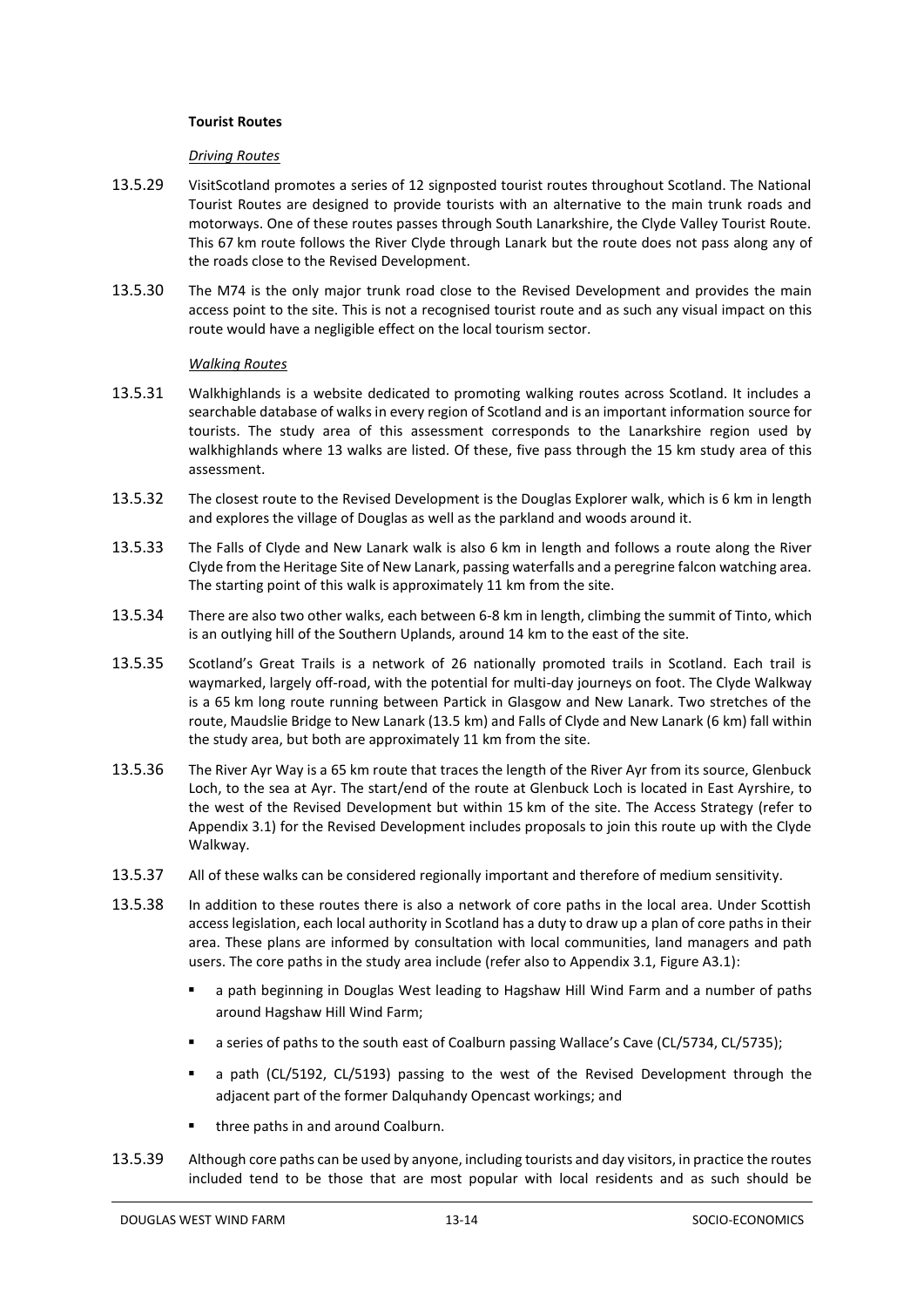considered primarily as local leisure assets rather than tourism assets. For this reason, the core paths were assessed as having low sensitivity to change.

#### *Cycling Routes*

- 13.5.40 Sustrans is a charity dedicated to sustainable travel choices. It publicises a network of cycle routes around the UK. One of these is National Cycle 7, which goes from Sunderland to Inverness. Route 74 is an offshoot of this route. Until recently this route was classified as a regional route but is currently being reclassified as part of the national route.
- 13.5.41 National Route 74 is intended to connect Gretna and Glasgow via Lockerbie and Abington. Between Gretna and Douglas the route follows large sections of the old A74 (B7078) and passes Lockerbie and Moffat before arriving in Douglas. The section between Douglas and Larkhall is under development and the route is therefore incomplete.
- 13.5.42 Once the route is completed it is intended to be 113 km in length. The stretch that now passes parallel to the site between Douglas and Lesmahagow, is approximately 11 km in length. The route's close proximity to the site would suggest that the route may be of medium sensitivity; however, as the stretch that passes the site is only around 10 % of the total route the overall sensitivity of the route to the Revised Development was assessed as low.

#### **Conclusions**

- 13.5.43 The immediate locality around the Revised Development has limited tourism activity.
- 13.5.44 Most of the tourist attractions in the study area are of local importance with the remaining attractions primarily concentrated towards the periphery of the study area at New Lanark. Consequently, the main clusters of tourist accommodation are at New Lanark and Lanark, both of which are more than 11 km from the site.
- 13.5.45 In terms of tourist routes, no driving routes or completed cycle routes were identified in the study area. There are a number of walking routes, including short distance routes and a section of the 65 km long distance Clyde Walkway route and a stretch of the River Ayr Way.

# <span id="page-16-0"></span>13.6 Potential Effects

# *Potential Tourism and Recreation Effects*

13.6.1 Research on the effects of wind farm development on tourism, as discussed in Section [13.4,](#page-4-0) does not provide any evidence of negative tourism impacts. Despite this, it has been the experience of wind farm developers that consultees have nevertheless asked for tourism and recreation effects to be considered. The Moffat Centre Report recommends consideration of the potential effects on tourist accommodation, tourist attractions and tourist routes. This section (Section 13.6) considers each of these receptors in turn, although no evidence of these potential effects has been found elsewhere.

#### **Tourist Accommodation**

- 13.6.2 The magnitude of the effect on tourism businesses would depend on the extent to which the additional views that they may acquire may influence the behaviour of tourists visiting the businesses.
- 13.6.3 This effect was assessed with reference to the research evidence cited in Sectio[n 13.4.](#page-4-0) This research found that after seeing a photomontage of a local wind farm before and after development, 97 % of respondents said that it would not affect their decision to visit the area again. This evidence alone suggests that the magnitude of potential effects on local accommodation providers is likely to be low.
- 13.6.4 In addition, Hagshaw Hill and Extension, a wind farm adjacent to the Revised Development has been operational since 1995. More recently, the Nutberry Wind Farm became operational within 5 km of the Revised Development in September 2013. As nearby accommodation providers continue to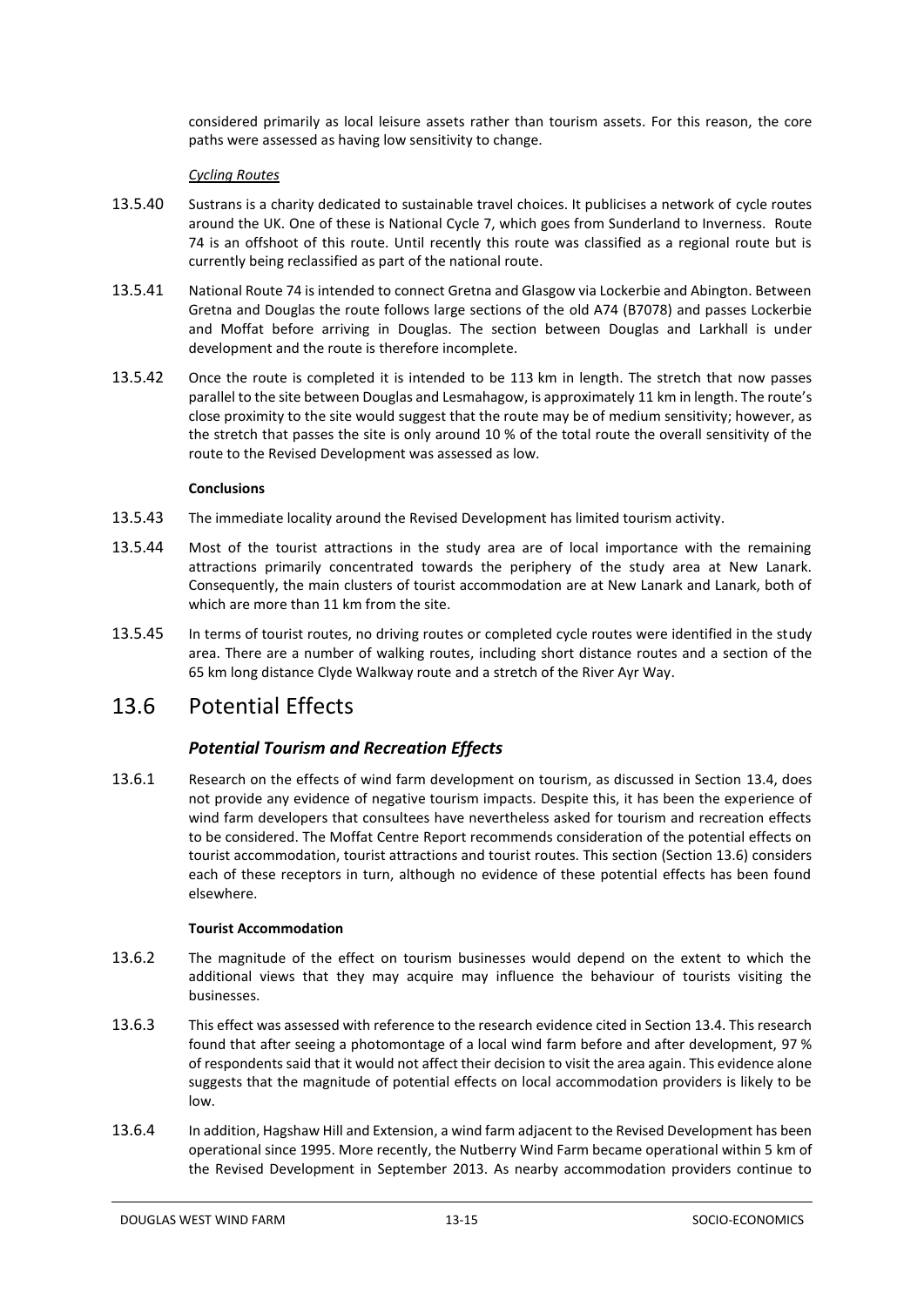operate successfully this suggests that customers of these businesses are relatively insensitive to this type of development. The magnitude of this effect was therefore assessed as negligible. This implies that the overall significance of this effect would be **minor**-**negligible** and therefore not significant.

- 13.6.5 It is also possible that the construction of the Revised Development could have a temporary beneficial effect on local tourism businesses as a result of employees either staying locally and/or purchasing food and other supplies while working on site. The relatively low number of tourism businesses in the local area means that the magnitude of this effect across the local tourism sector as a whole is also likely to be low, so the overall significance of this effect would be **negligible** at the regional level.
- 13.6.6 As there are very few tourism businesses in the immediate vicinity of the site, the magnitude of this beneficial effect on individual businesses could be much higher and was therefore assessed as medium. Combined with the high sensitivity of these businesses to small changes, this suggests that the expenditure of workers involved in the construction of the Revised Development could generate a **moderate** beneficial impact on individual tourism businesses within 5 km of the Revised Development.

#### **Tourist Attractions**

- 13.6.7 Of the nine tourist attractions within the study area, five were identified as being primarily local leisure resources rather than tourism assets. This means that for most people the decision to use these will be determined largely by the convenience of the location and the quality of resource. As the Revised Development would not influence this in any way the magnitude of this potential impact was assessed as low, implying that the overall significance of the effect would be **negligible** and therefore not significant.
- 13.6.8 The remaining tourist attractions were assessed as having medium (Craignethan Castle and Falls of Clyde Wildlife Reserve) or high sensitivity to change (New Lanark). Each of these three attractions is likely to be of interest to visitors for reasons other than landscape value. Visitors to Craignethan Castle for example are likely to be interested in the history of the site and it is reasonable to assume that visitors to New Lanark would primarily be interested in the social and industrial historical significance of the site. As these are likely to be the primary drivers for visitors it is likely that these sites would be relatively insensitive to changes in the wider landscape, beyond the immediate setting of each asset. In any case, the location of New Lanark, enclosed within the Clyde Valley means that the only views available from the village are of the river and immediate valley. The LVIA (Chapter 6) confirms that there will be no views of the Revised Development available from the New Lanark World Heritage Site.
- 13.6.9 Also of significance is the fact that there are already operational wind farms in the study area. The continuing successful operation of these tourism assets helps to support the conclusion that visitors are fairly insensitive to this type of development, at such distance from those tourism assets. The magnitude of this effect was therefore assessed as negligible. This implies that the overall significance of this effect would be **minor-negligible** and therefore not significant.

### **Tourist Routes**

- 13.6.10 The Revised Development could have a temporary adverse effect on tourism routes if it were necessary to divert any routes during the construction phase. The Applicant has stated that it will not be necessary to block any of the core paths in the area during construction but there will be the need for a temporary diversion of aspirational core paths through the site during construction but this would be temporary and only implemented to ensure a safe walking route.
- 13.6.11 Potential permanent adverse effects on walking and cycling routes in the local area (both shortdistance and longer distance) would depend on the extent to which the Revised Development might change the existing character of the routes and tourists enjoyment of them. The fact that there are already operational wind farms in the study area means that this type of development is already an established part of the local environment. This means that walkers and cyclists visiting the area should already have a reasonably high expectation of seeing a wind farm during their trip.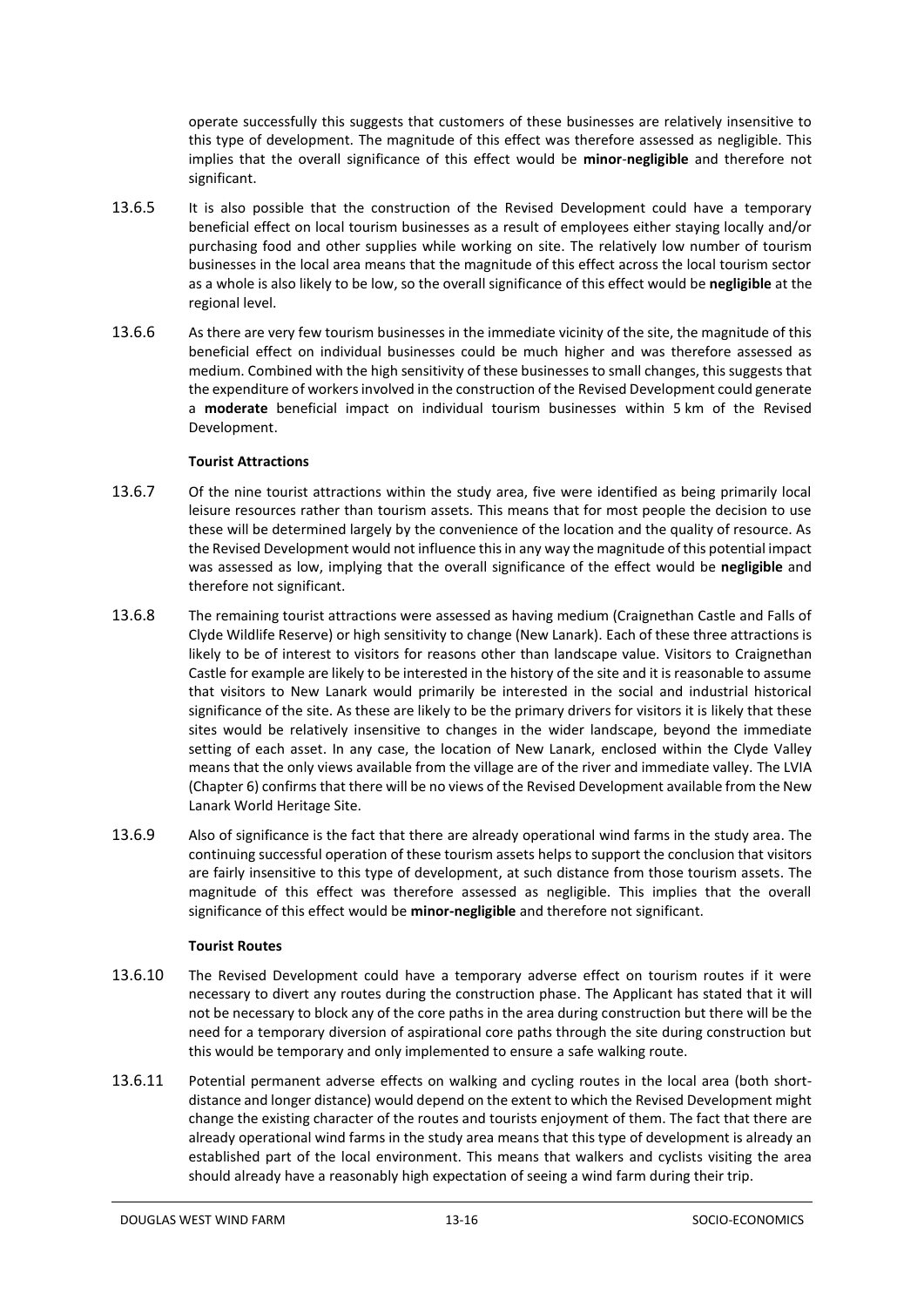- 13.6.12 The magnitude of the effect of any additional views of wind turbines that may be acquired as a result of the Revised Development would therefore be low. When combined with the low to medium sensitivity of the routes this implies that the overall significance of this effect would be **minornegligible** and therefore not significant.
- 13.6.13 The Applicant is proposing the development of a Heritage Trail and formal footpath network linking Douglas and Coalburn through the site, with interpretation areas explaining the industrial heritage of the site and its contribution to the nation's energy needs past and present (refer to Appendix 3.1).
- 13.6.14 The Heritage Trail will also include a small memorial to the former railway station and settlement at Douglas West, which lies adjacent to the southern site boundary. Douglas West Station was part of the Caledonian Railway that linked Lanark with Muirkirk and beyond, and was closed in 1964. A new car parking area and entrance feature will also be created at this location. This is just one example of a number of potential points of interest that have been highlighted by the Applicant (based on engagement with local community groups) which could be marked as interpretation features as part of the Heritage Trail.
- 13.6.15 The Heritage Trail could provide a range of recreational opportunities for the local communities of Douglas and Coalburn, with the potential for community groups in both villages to develop guided walks or other events to promote the path network. The development of this path network creates more opportunities to attract those from further afield to use the path networks around Douglas and Coalburn through the creation of further linked walkways and the development of features of interest in the local area. The Applicant has agreed to fund an interpretation panel at each of the 16 points of interest identified throughout the Revised Development (subject to the agreement of third party landowners where relevant). The Revised Development would also fund a promotional leaflet for the Trail, setting out the route and some background on the points of interest of be discovered along the way.
- 13.6.16 The development of this Heritage Trail and footpath network also has the potential to form part of a long distance path network that is currently being developed by SLC and Scottish Natural Heritage (SNH) to link Glasgow with the River Ayr Way and the Southern Upland Way as part of the Clyde Walkway Extension Project.
- 13.6.17 The development of the Clyde Walkway Extension would therefore join up multiple long distance routes through central and southern Clydesdale. The Douglas/Coalburn area could play an important part in these new routes with the potential for the east – west route from Glenbuck to New Lanark to pass through the Revised Development site, and there is also potential for a further route south to the Southern Upland Way from the Douglas area via Crawfordjohn.
- 13.6.18 Graphic 13.4 illustrates how the development of a Heritage Trail and path network around Douglas and Coalburn could contribute to the missing link between the Clyde Walkway and the River Ayr Way.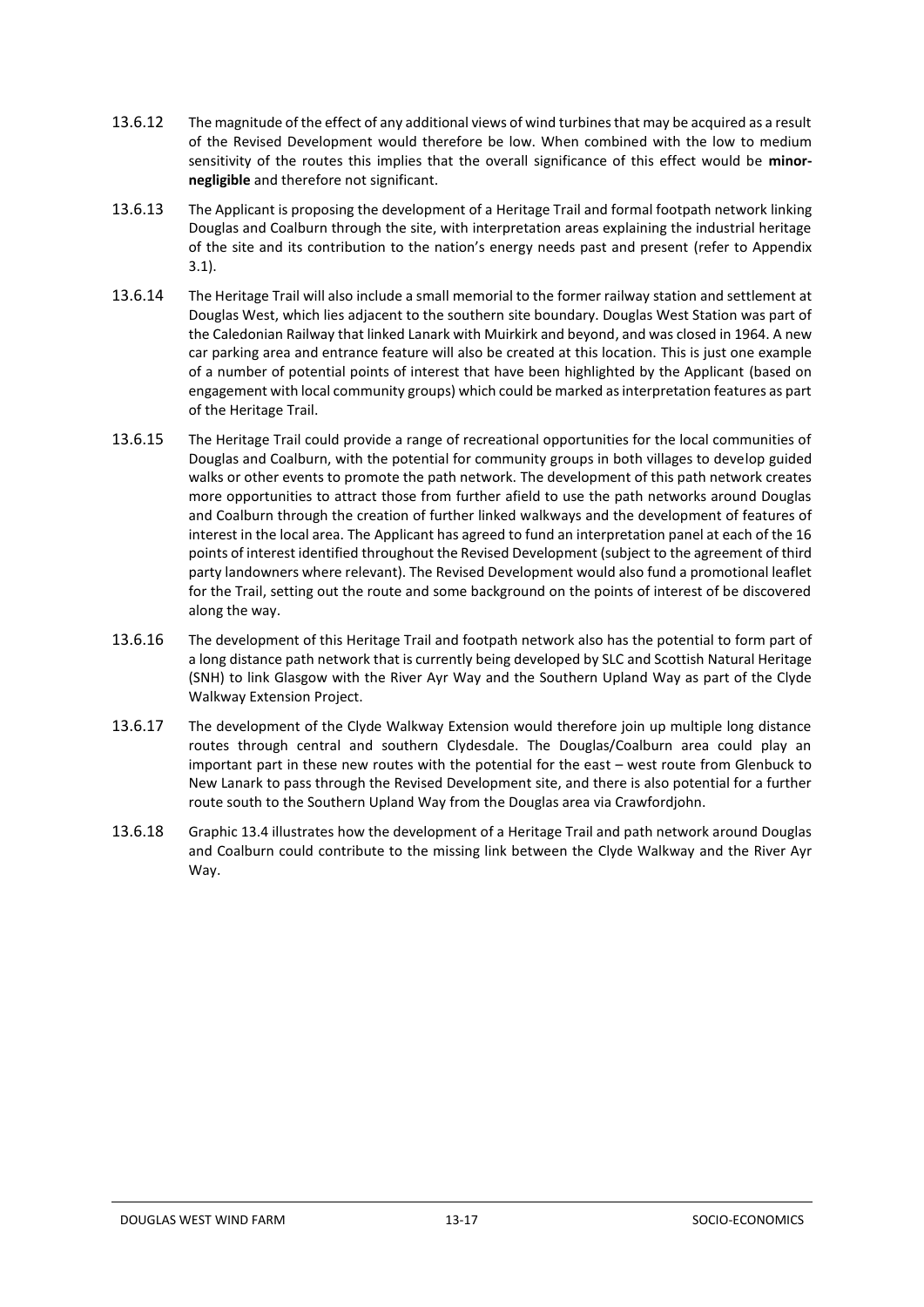#### **Graphic 13.4 – Strategic Walking Routes of Scotland**



- 13.6.19 Existing long distance path networks have been shown to boost tourism, the economy, the health of local people and the environment of communities through which they pass. The development of a Heritage Trail through the site and adjoining land could provide an interesting part of the Clyde Walkway Extension which could enhance the existing tourism and recreation offering in the local area and bring more passing trade and visitors to Douglas and Coalburn. The Heritage Trail also offers the opportunity to build on existing marketed walks around Douglas such as the 'Douglas Explorer' walk promoted by Walkhighlands.
- 13.6.20 The magnitude of this effect for the local tourism sector could be medium. When combined with the high sensitivity of the local sector to change this implies that the overall significance of this effect could be **moderate** and therefore significant.

# *Potential Socio-economic Effects*

- 13.6.21 The expenditure required to construct, operate and decommission the Revised Development would generate wealth and support employment in each of the study areas. These effects are considered below.
- 13.6.22 An established methodology exists for assessing the economic impact of wind farms (BiGGAR Economics, 2015). As this methodology is based on research undertaken on behalf of the Department for Energy and Climate Change (DECC) and RenewableUK in 2012 (updated in 2015) on the economic impact of on-shore renewables in the UK and has been applied to multiple wind farms across the UK it was appropriate to use it to assess the Revised Development.

### **Construction Effects**

- 13.6.23 The starting point for assessing the construction effect associated of the Revised Development was the total development and construction cost. This was estimated by multiplying expected installed capacity by the industry average development and construction costs per MW. The Revised Development is expected to include 13 turbines, each with capacity of around 3.8 MW with a total installed capacity of around 49 MW.
- 13.6.24 According to research undertaken by BiGGAR Economics on behalf of RenewableUK (BiGGAR Economics, 2015) average expenditure on the development and construction of wind farms is approximately £ 1.5 million per MW. The total development and construction cost (Capex) of the Revised Development was estimated at £ 72.6 million.
- 13.6.25 Development and construction expenditure is split into four main categories of contracts. These are:
	- development and planning;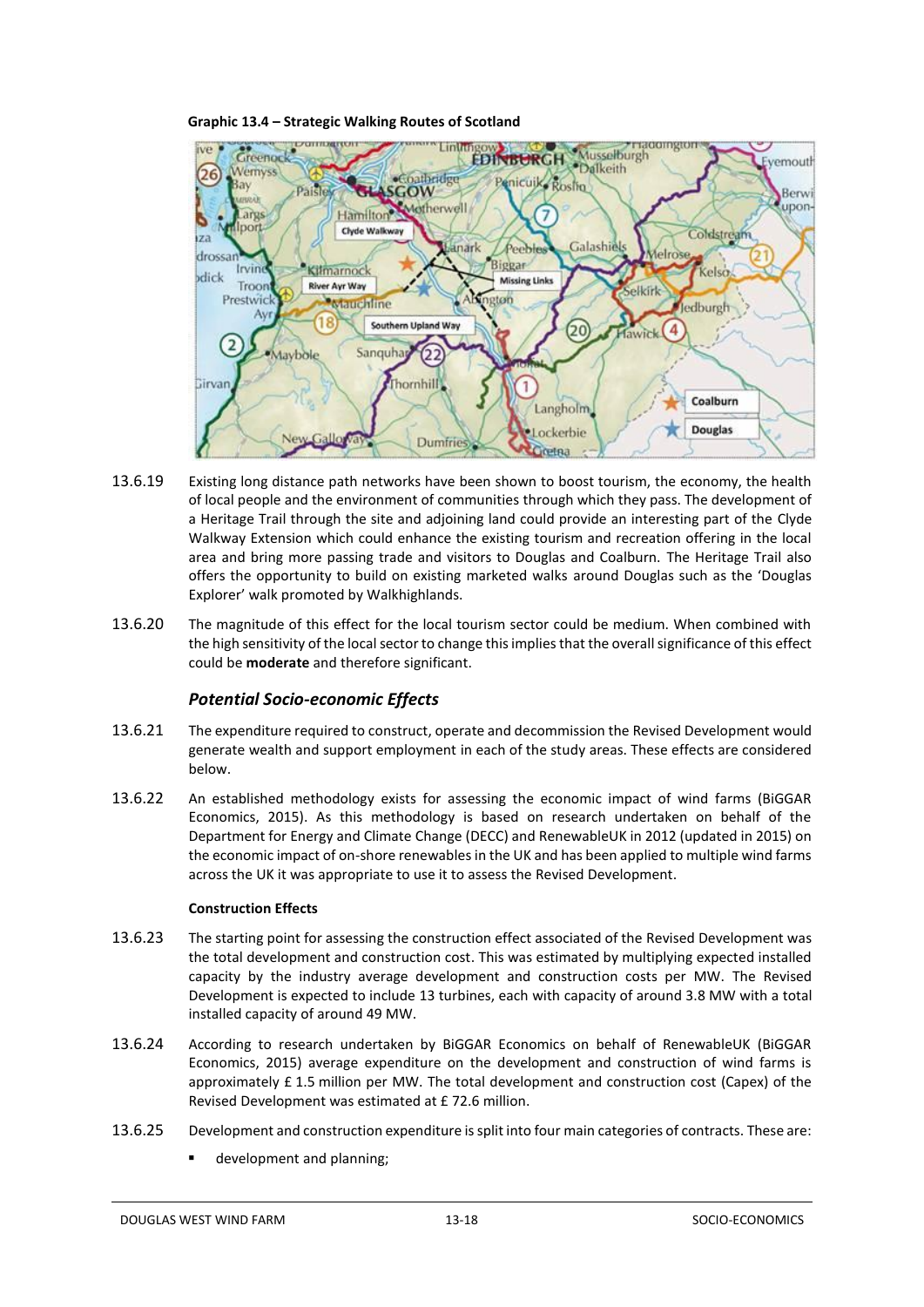- balance of plant;
- **turbines**: and
- grid connection.
- 13.6.26 The proportion of total development and construction spending that is spent on each of the main categories of contracts was taken from research undertaken by BiGGAR Economics on behalf of RenewableUK (BiGGAR Economics, 2015). This found that the largest proportion of expenditure was on turbine related contracts (57.8 %), followed by balance of plant (25.6 %), development and planning (10.2 %) and finally grid connection (6.3 %).
- 13.6.27 The value of these contracts for the Revised Development was estimated by applying these percentages to the total development and construction expenditure. The values of these contract categories are given in Table 13.9 below.

|                          | % of Capex | Value (£m) |
|--------------------------|------------|------------|
| Development and Planning | 10.2%      | 7.4        |
| <b>Balance of Plant</b>  | 25.6 %     | 18.6       |
| Turbine                  | 57.8%      | 42.0       |
| <b>Grid Connection</b>   | 6.3%       | 4.6        |
| Total                    | 100 %      | 72.6       |

#### **Table 13.9 – Development and Construction Expenditure by Contract Type**

*Source: BiGGAR Economics, 2017*

- 13.6.28 The economic impact of the development and construction phase of the Revised Development was estimated for South Lanarkshire and Scotland. In order to do this, it was necessary to estimate the proportion of each type of contract that could be secured in each of the study areas. This analysis was based on the averages from the DECC report and analysis of the industries and professions in each of the study areas, identified in the economic baseline. To estimate the expenditure for each contract in each of the study areas these percentages were applied to the estimated size of each component contract.
- 13.6.29 The capital expenditure by study area and contract type is given in Table 13.10 below.

#### **Table 13.10 – Capital Expenditure by Study Area and Contract Type**

|                          | <b>South Lanarkshire</b> |      | <b>Scotland</b> |      |
|--------------------------|--------------------------|------|-----------------|------|
|                          | %                        | £m   | %               | £m   |
| Development and Planning | 33 %                     | 2.4  | 90 %            | 6.7  |
| <b>Balance of Plant</b>  | 40 %                     | 7.5  | 95 %            | 17.7 |
| Turbine                  | 2 %                      | 0.7  | 12 %            | 5.1  |
| <b>Grid Connection</b>   | 31 %                     | 1.4  | 100 %           | 4.6  |
| Total                    | 17 %                     | 12.0 | 47 %            | 34.0 |

*Source: BiGGAR Economics, 2017*

13.6.30 The proportion of contracts that could be awarded in South Lanarkshire is higher than would generally be expected in other local authority areas for a number of reasons.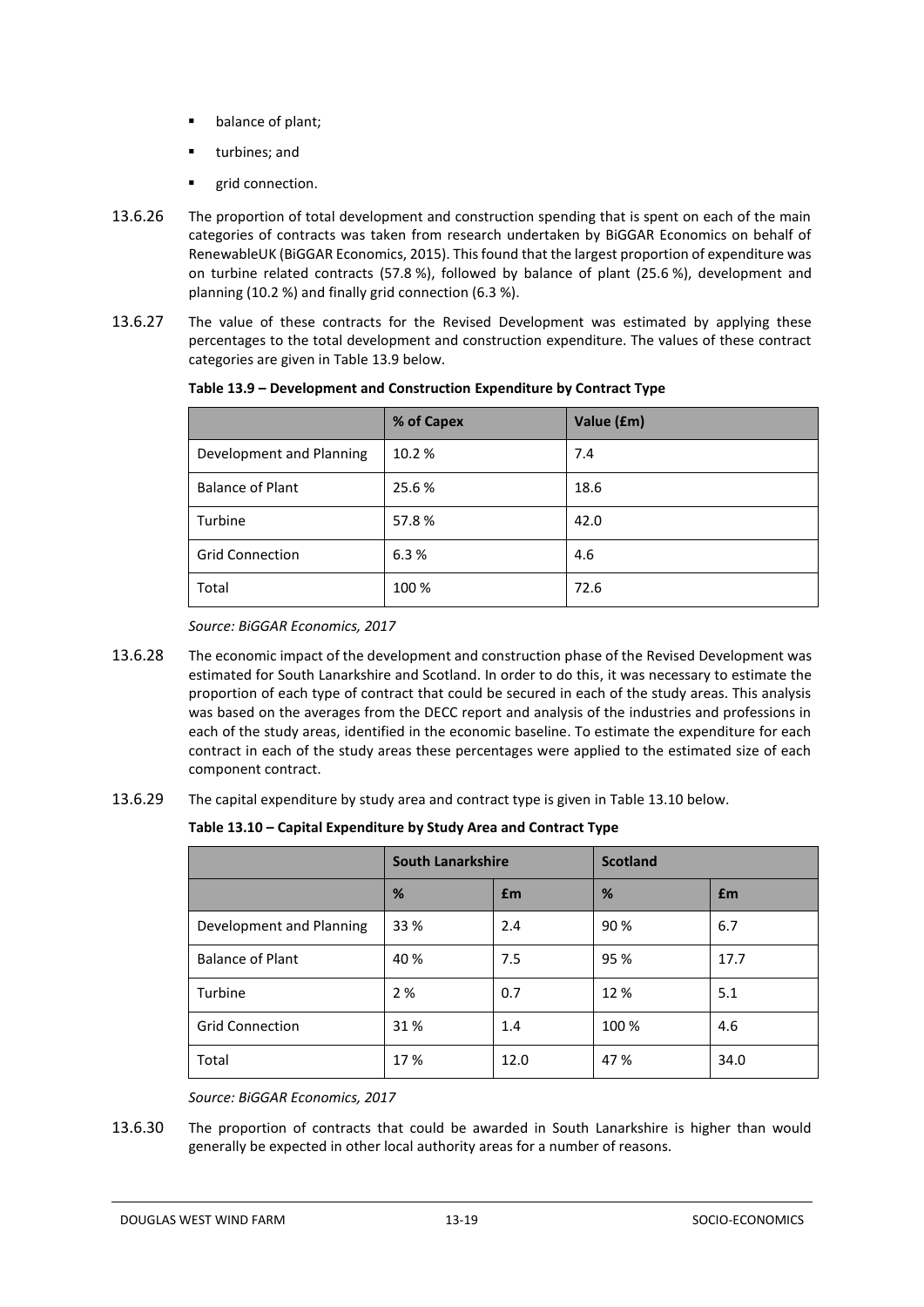- 13.6.31 The Applicant proposes to operate a Responsible Contracting Policy to ensure that the sourcing of local contractors is given the highest priority. As a business located in the Local Area, the Applicant is committed to using suppliers as close to the Revised Development as possible and to delivering a high percentage of construction contracts to local companies. Construction companies would also be encouraged to offer local apprenticeship or work experience places. It is proposed that this would take the form of a Responsible Contracting Policy, which would ensure that tenders submitted by contractors offering substantial community and local employment benefits would be more highly rated during the tender process evaluation than those without such benefits. A copy of the Applicant's Responsible Contracting Policy for the Revised Development is included in Appendix 13.1.
- 13.6.32 The largest opportunity for South Lanarkshire would be with the balance of plant contracts. It was estimated that companies in South Lanarkshire could secure a significant proportion of these contracts (40 %) worth up to £ 7.5 million. It was also estimated that South Lanarkshire could secure 33 % of the development and planning contracts and 31 % of the grid connection contracts, which could be worth £ 2.4 million and £ 1.4 million respectively. In total, South Lanarkshire businesses could secure 17 % of the value of the Capex, worth £ 12.0 million to the regional economy.
- 13.6.33 It was estimated that Scotland could secure up to 47 % of the total Capex, worth £ 34.0 million to the national economy. This estimate was based on the assumption that the towers for the turbines would be secured from a Scottish manufacturer. If this were not the case then the proportion of contracts that could be secured in Scotland would fall to 41 %, with a total value of £ 29.7 million.
- 13.6.34 The contract values potentially awarded in each area would represent an increase in the turnover of businesses in these areas. The impact that this increased turnover could have on employment was estimated using industry specific data from the Annual Business Survey (ONS, 2017). Thissurvey gives the turnover per employee for each of the industries involved, which allows the employment from any increase in turnover to be estimated.
- 13.6.35 The employment impacts during the development and construction phase are reported in job years rather than full-time equivalents (FTEs) because the contracts would be short-term (less than 2 years). Job years measures the number of years of full-time employment generated by a project. For example, an individual working on the Revised Development for 18 months would be reported as 1.5 job years.
- 13.6.36 In this way, the construction impacts were estimated to support 92 job years in South Lanarkshire, of which 48 will be on the balance of plant contracts. The estimate for Scotland is 270 job years.

|                          | <b>South Lanarkshire</b> | <b>Scotland</b> |  |
|--------------------------|--------------------------|-----------------|--|
| Development and Planning | 23                       | 67              |  |
| <b>Balance of Plant</b>  | 55                       | 130             |  |
| Turbine                  | 6                        | 45              |  |
| <b>Grid Connection</b>   | 9                        | 28              |  |
| Total                    | 92                       | 270             |  |

**Table 13.11 – Employment by Study Area and Contract Type (job years)** 

*Source: BiGGAR Economics, 2017*

- 13.6.37 Should the Revised Development obtain planning permission, the balance of plant contracts would account for the majority of employment in both study areas. The employment opportunities during this phase would draw from a range of professions including civil and electrical engineers, electricians, plant operators and project managers.
- 13.6.38 [Table 13.12](#page-22-0) below summarises the direct effects of the development and construction phase of the Revised Development.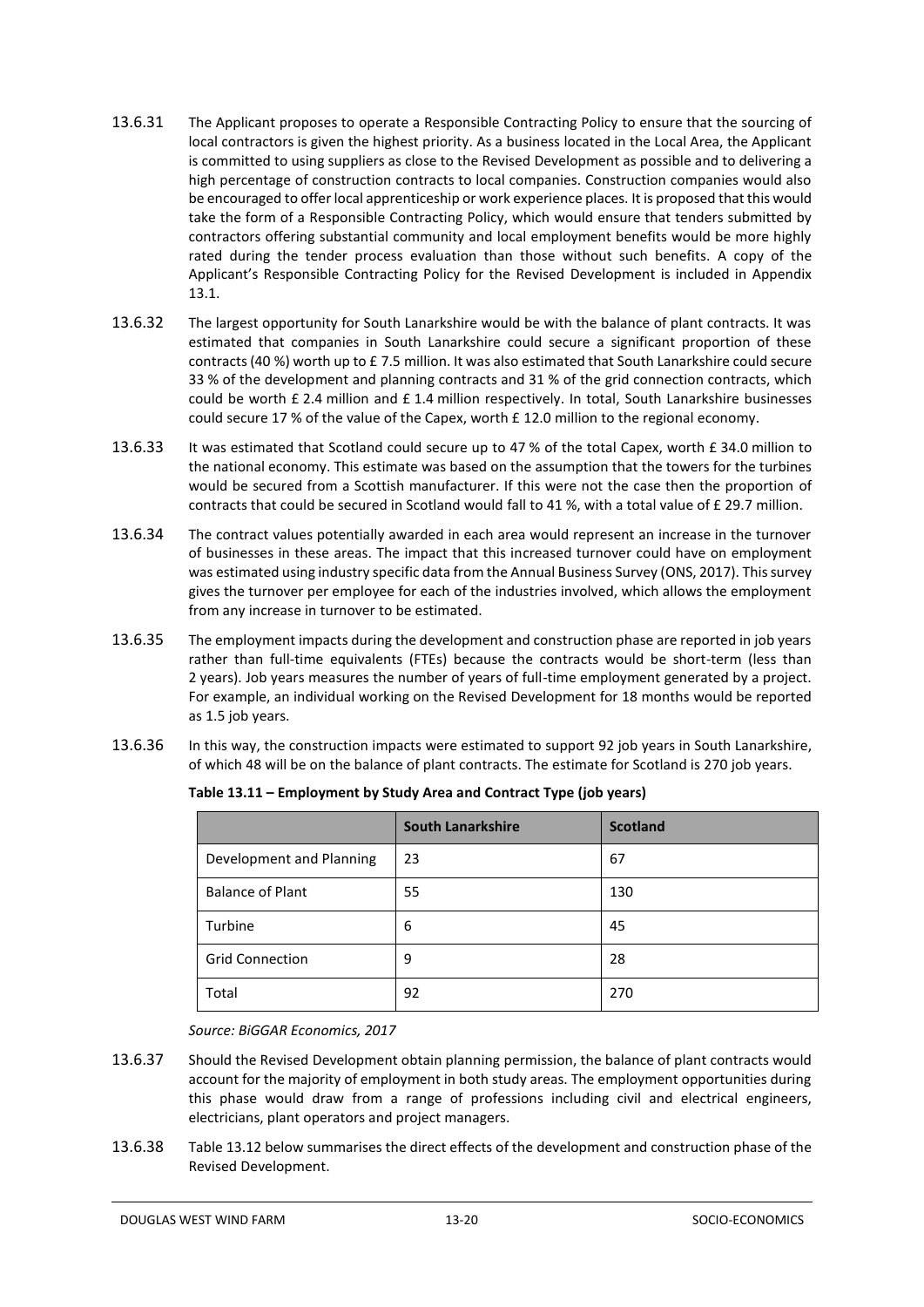#### <span id="page-22-0"></span>**Table 13.12 – Summary of Direct Effects**

|                        | <b>South Lanarkshire</b> | <b>Scotland</b> |
|------------------------|--------------------------|-----------------|
| GVA (£million)         | 12.0                     | 34.0            |
| Employment (job years) | 92                       | 270             |

*Source: BiGGAR Economics, 2017*

- 13.6.39 There would also be knock on effects from the direct employment during the construction phase because the people who are employed on the Revised Development will have an impact on the wider economy when they spend their salaries. The research undertaken for DECC found that the average salary for employees in the onshore wind sector is £ 34,600. It was therefore estimated that £ 9.3 million would be paid in salaries to the staff directly employed during the development and construction phase of the Revised Development.
- 13.6.40 In order to estimate the economic impact of these salaries in each of the study areas it was necessary to make assumptions regarding the location of employee expenditure. It was assumed that employees in South Lanarkshire would spend 33 % of their salaries in South Lanarkshire and workers in Scotland would spend 95 % of their salaries in Scotland.
- 13.6.41 The economic impact of the increased expenditure was estimated using the average Gross Value Added (GVA)/turnover ratio and turnover per employee for the whole economy, as reported in the Annual Business Survey.
- <span id="page-22-1"></span>13.6.42 In this way, it was estimated that direct employees in South Lanarkshire could spend £ 1.1 million in South Lanarkshire, which would support 7 job years and £ 0.4 million GVA. In Scotland, the direct employees could spend £ 8.9 million, which would support 61 job years and £ 3.0 million GVA.

|                                 | <b>South Lanarkshire</b> | <b>Scotland</b> |  |
|---------------------------------|--------------------------|-----------------|--|
| Employee Spend (£million)   1.1 |                          | 8.9             |  |
| GVA (£million)                  | 0.4                      | 3.0             |  |
| Employment (job years)          |                          | 61              |  |

#### **Table 13.13 – Spending Impact**

*Source: BiGGAR Economics, 2017*

13.6.43 The total economic impact of the Revised Development during the construction phase is the sum of the direct impacts [\(Table 13.12\)](#page-22-0) and the impacts from the expenditure of the direct employees [\(Table 13.13\)](#page-22-1). This gives a total economic impact of 100 job years and £ 12.4 million GVA in South Lanarkshire and 331 job years and £ 37.0 million GVA in Scotland.

#### **Table 13.14 – Total Economic Impact during Development and Construction**

|                        | <b>South Lanarkshire</b> | <b>Scotland</b> |  |
|------------------------|--------------------------|-----------------|--|
| GVA (£million)         | 12.4                     | 37.0            |  |
| Employment (job years) | 100                      | 331             |  |

*Source: BiGGAR Economics, 2017*

13.6.44 The magnitude of this effect would be low at the national level but medium at the regional level. When combined with the sensitivity of the regional and national economies this implies that the overall significance of the effect would be **negligible** at the national level but **moderate** at the regional level. This implies that the Revised Development could have a significant beneficial effect on the regional economy during the construction phase.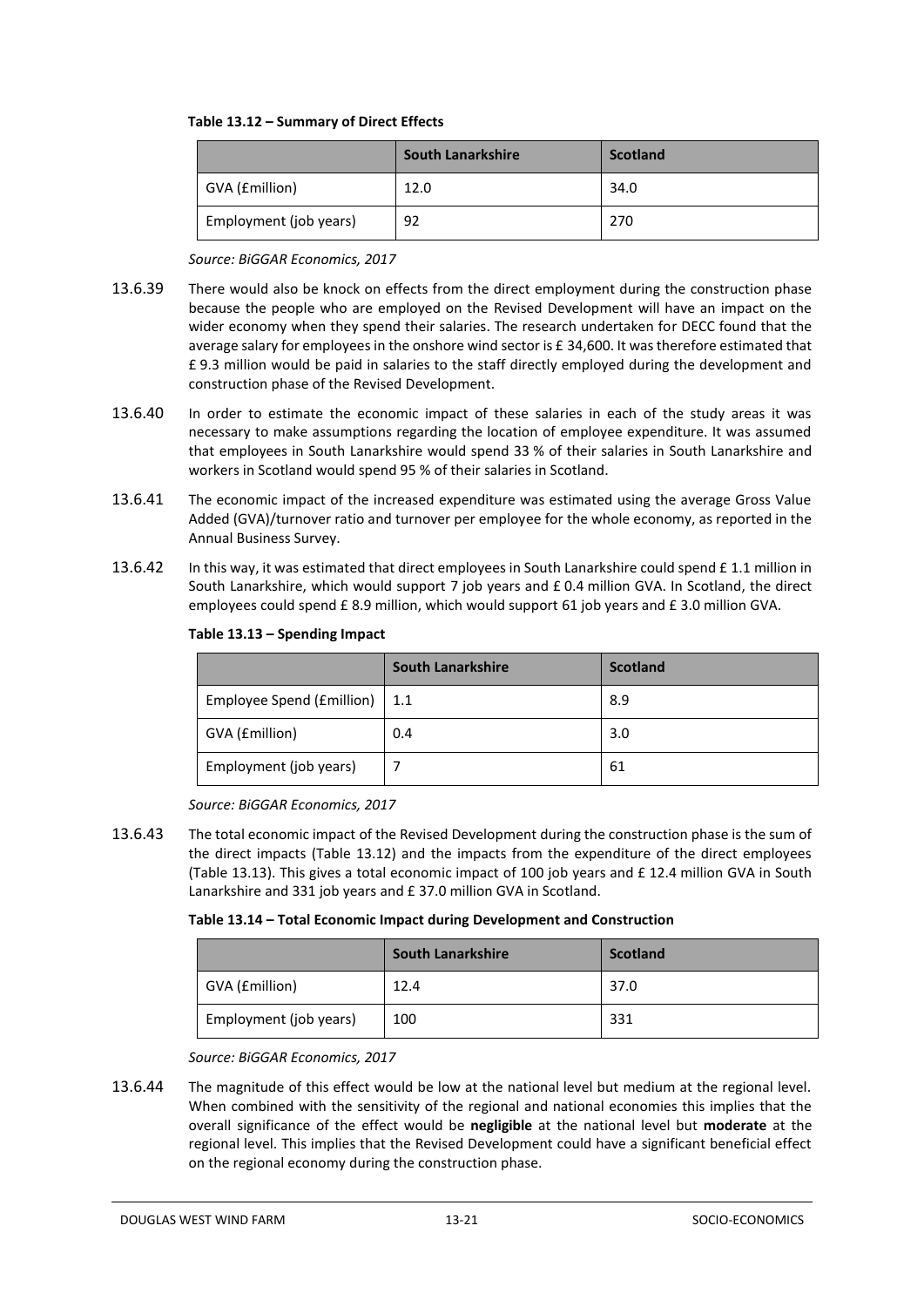#### **Operational Effects**

#### **Annual Operational Economic Effect**

- 13.6.45 The operations and maintenance impact of the Revised Development was estimated annually as the impact that would persist throughout the 25 year life-span of the Revised Development.
- 13.6.46 Annual expenditure on operations and maintenance was estimated by multiplying the installed capacity by the industry average annual expenditure per MW on operations and maintenance. The average annual expenditure per MW was found to be £ 59,867 in the RenewableUK report. The Revised Development is expected to have an installed capacity of around 49 MW, which implies that the annual operations and maintenance expenditure associated with the Revised Development is estimated to be £ 3.0 million.
- 13.6.47 In order to estimate the economic impact of the operations and maintenance expenditure in each of the study areas, it was first necessary to estimate the proportion of the contracts that could be secured in each of these areas. These assumptions were based on the regional contract proportions reported in the DECC report and the analysis of the industries present in each of the study areas. Based on this information it was assumed that South Lanarkshire could secure 35 % of the contracts and 90 % of the contracts would be secured from within Scotland.

#### **Table 13.15 – Operations and Maintenance Contract Proportions by Study Area**

|                                           | <b>South Lanarkshire</b> |  | <b>Scotland</b> |     |
|-------------------------------------------|--------------------------|--|-----------------|-----|
|                                           | %<br>£m                  |  | %               | £m  |
| <b>Operations and Maintenance</b><br>35 % |                          |  | 90 %            | 2.7 |

*Source: BiGGAR Economics, 2017*

- 13.6.48 As with the construction phase, the contract values awarded in each of the study areas represent an increase in turnover in companies in those areas. The economic impact of this increase in turnover was estimated in the same way as the construction expenditure, using the Annual Business Survey. The impacts are long term as they are expected to last for the 25-year life span of the Revised Development. The impact is therefore presented annually and jobs impacts are presented as jobs rather than job years.
- 13.6.49 In this way, it was estimated that the operations and maintenance contracts that could be secured in South Lanarkshire would support 8 jobs, while in Scotland the impact would be 20 jobs.

#### **Table 13.16 – Operations and Maintenance Jobs Impact**

|                            | <b>South Lanarkshire</b> | <b>Scotland</b> |
|----------------------------|--------------------------|-----------------|
| Operations and Maintenance |                          | 20              |

*Source: BiGGAR Economics, 2017*

- 13.6.50 As with the construction expenditure, there will also be knock on effects from the direct employment during the operation of the Revised Development. The people who will be employed will have an impact on the wider economy by spending their salaries.
- 13.6.51 In order to estimate the economic impact of this expenditure in each of the study areas, it was necessary to make assumptions about where employees might spend their money. It was assumed that operations and maintenance employees would have the same spending patterns as the development and construction employees. It was therefore assumed that employees in South Lanarkshire would spend 33 % of their salaries in South Lanarkshire and workers in Scotland would spend 95 % of their salaries in Scotland.
- 13.6.52 The economic impact of this increased expenditure was estimated using the average GVA/turnover ratio and turnover per employee for the Scottish economy. This data was also taken from the Annual Business Survey. In this way, it was possible to estimate that the employees in South Lanarkshire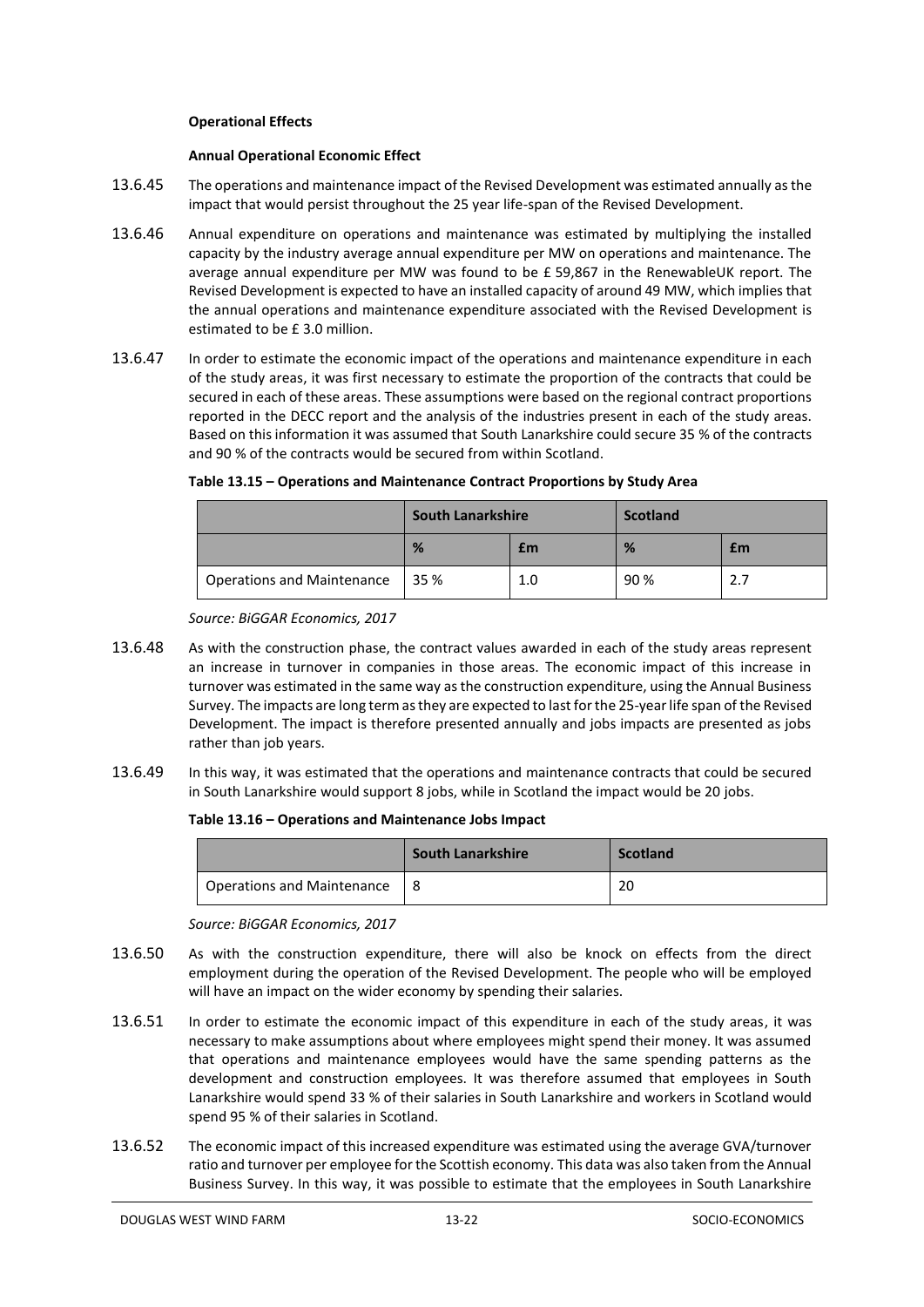through their spending could support 1 job and less than £ 0.1 million GVA. In Scotland, the direct employees could spend £ 0.7 million, which would support 3 jobs and £ 0.2 million GVA.

#### **Table 13.17 – Spending Impacts**

|                           | <b>South Lanarkshire</b> | <b>Scotland</b> |  |
|---------------------------|--------------------------|-----------------|--|
| Employee Spend (£million) | 0.3                      | 0.7             |  |
| GVA (£million)            | < 0.1                    | 0.2             |  |
| Employment (jobs)         |                          | з               |  |

*Source: BiGGAR Economics, 2017*

13.6.53 The total annual economic impact during the operations and maintenance phase is the sum of the direct impacts and the impacts from the spending of the employees. This gives a total annual economic impact of 8 jobs and £1.1 million GVA in South Lanarkshire and 25 jobs and £2.9 million GVA in Scotland.

**Table13.18 – Annual Economic Impact during Operations and Maintenance** 

|                   | <b>South Lanarkshire</b> | <b>Scotland</b> |  |
|-------------------|--------------------------|-----------------|--|
| GVA (£million)    | 1.1                      | 2.9             |  |
| Employment (jobs) | 8                        | 25              |  |

*Source: BiGGAR Economics, 2017*

- 13.6.54 The magnitude of this effect would be negligible at the national level and low at the regional level. When combined with the sensitivity of the regional and national economies this implies that the overall effect of the Revised Development during the operational phase would be **negligible-minor** and therefore not significant.
- 13.6.55 It is however reasonable to expect that a high proportion of the operational effect expected to occur in South Lanarkshire would occur within the immediate local area. As the local area has a much smaller population and more limited employment opportunities than South Lanarkshire as a whole, the magnitude of this effect would be much greater. The magnitude of this effect on the local area was therefore assessed as medium, which implies that the overall effect of the Revised Development on the local area during the operational phase would be **moderate** and therefore significant.

### **Decommissioning**

- 13.6.56 To date there has been limited decommissioning of onshore wind installations in the UK, therefore the estimated impact of the decommissioning of the Revised Development is based on the cost estimates in the DECC report. This found that wind energy developers anticipated expenditure on decommissioning wind farms to be £ 34,555 per MW. It was therefore estimated that the decommissioning expenditure for the Revised Development would be £ 1.7 million.
- 13.6.57 It was assumed that South Lanarkshire would be able to secure 50 % of the decommissioning contracts and 90 % of the contracts would be secured in Scotland. In this way, it was estimated that South Lanarkshire could secure contracts worth £ 0.8 million and support 6 jobs, while Scotland would secure contracts worth £ 1.5 million and support 12 jobs.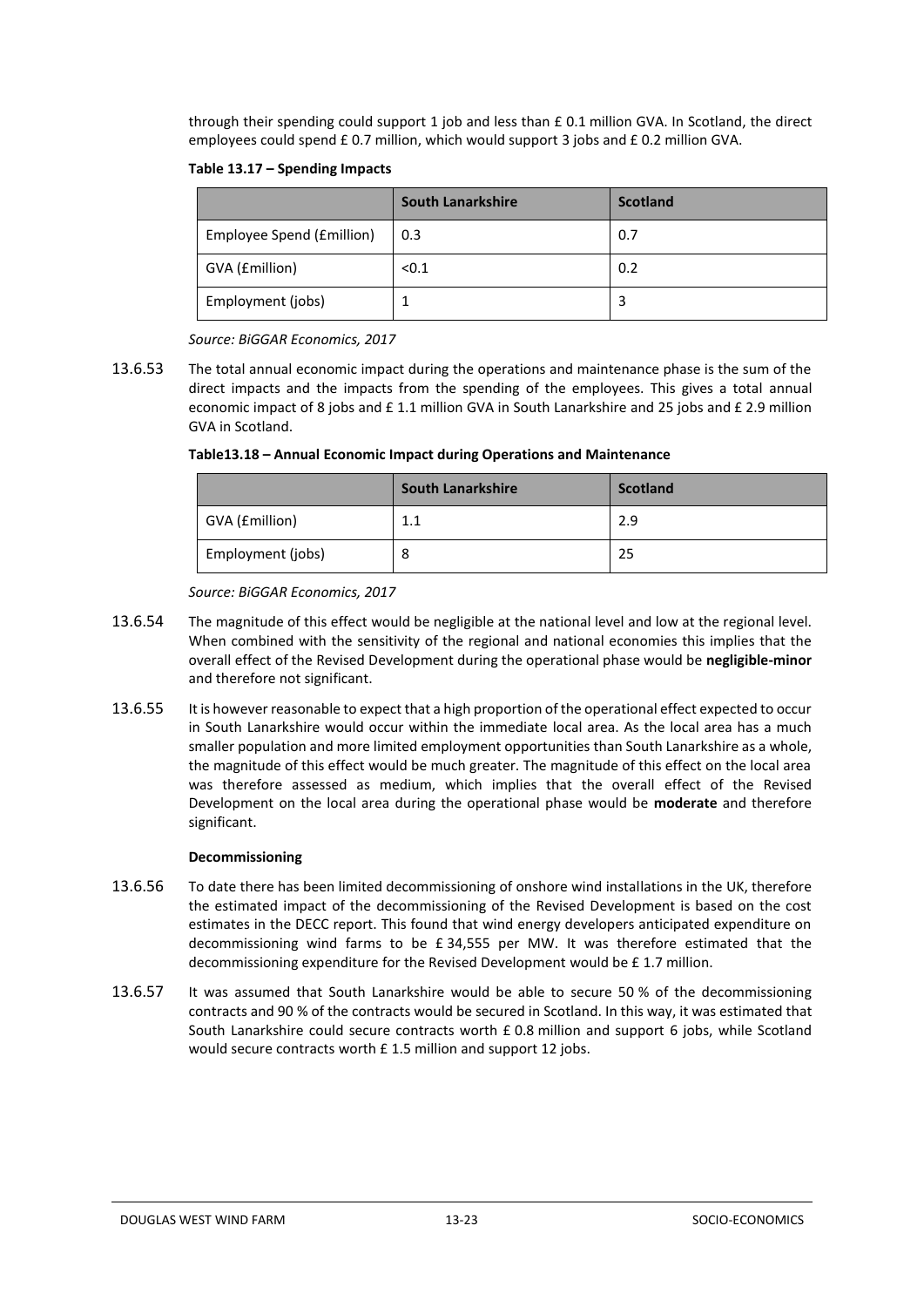#### **Table 13.19 – Decommissioning Assumptions**

|                                 | <b>South Lanarkshire</b> | <b>Scotland</b> |
|---------------------------------|--------------------------|-----------------|
| Proportion of Contracts Secured | 50 %                     | 90%             |
| Contract Value (£million)       | 0.8                      | 1.5             |
| Employment (job years)          | b                        | 12              |

*Source: BiGGAR Economics, 2017*

- 13.6.58 The people employed to decommission the Revised Development would have an impact on the economy by spending their wages in the same way that those employed in the other stages will. The process for estimating the impact of this expenditure was exactly the same as described in the construction and operational phases above. In this way, it was estimated that during the decommissioning phase, employee spending could contribute an additional 3 job years in Scotland.
- 13.6.59 The total economic impact during the decommissioning stage is the sum of the direct impacts and the impacts from the expenditure of direct employees. In South Lanarkshire, the impact could be £ 0.9 million GVA and 7 job years, while in Scotland the total impact could be £1.7 million GVA and 14 job years.

| Table 13.20 - Economic Impact during Decommissioning |  |  |  |  |  |  |  |
|------------------------------------------------------|--|--|--|--|--|--|--|
|------------------------------------------------------|--|--|--|--|--|--|--|

|                        | <b>South Lanarkshire</b> | <b>Scotland</b> |
|------------------------|--------------------------|-----------------|
| GVA (£m)               | 0.9                      | 1.7             |
| Employment (job years) |                          | 14              |

*Source: BiGGAR Economics, 2017*

13.6.60 The magnitude of this effect would be negligible at both the national level and regional levels. When combined with the sensitivity of the regional and national economies this implies that the overall effect of the Revised Development during the decommissioning phase would be **negligible** and therefore not significant.

### **Community Benefit**

- 13.6.61 In addition to the operational impact of the Revised Development itself, a further beneficial effect on the local community would be generated by community benefit contributions.
- 13.6.62 The Applicant has committed to providing annual community funding of £5,000 per MW of installed capacity during the 25-year operational life of the Revised Development to Douglas Valley communities, with the distribution mechanism to be agreed with local communities and South Lanarkshire Council.
- 13.6.63 The total installed capacity of the Revised Development is anticipated to be around 49 MW and therefore on this basis the total community funding associated with the Revised Development would amount to £ 245,000 per year, which equates to £ 6.1 million over the lifetime of the Revised Development.
- 13.6.64 An option currently being explored is for £2,500/MW be paid annually to a locally managed trust to deliver community projects, with £15,000/year of this contribution being ring-fenced to support the three community groups (St.Brides Centre Douglas, Coalburn Miners Welfare and Rural Development Trust) who were previously exploring an equity stake in the project (refer to Chapter 1). The economic impact of this £2,500/MW funding will depend on the uses to which it is put but by way of illustration, figures from the Scottish Council for Voluntary Organisations show that each £ 54,229 in income to the voluntary sector in Scotland supports one full-time equivalent job. On that basis, funding of £122,500 per year would be enough to support 2 jobs in the voluntary sector.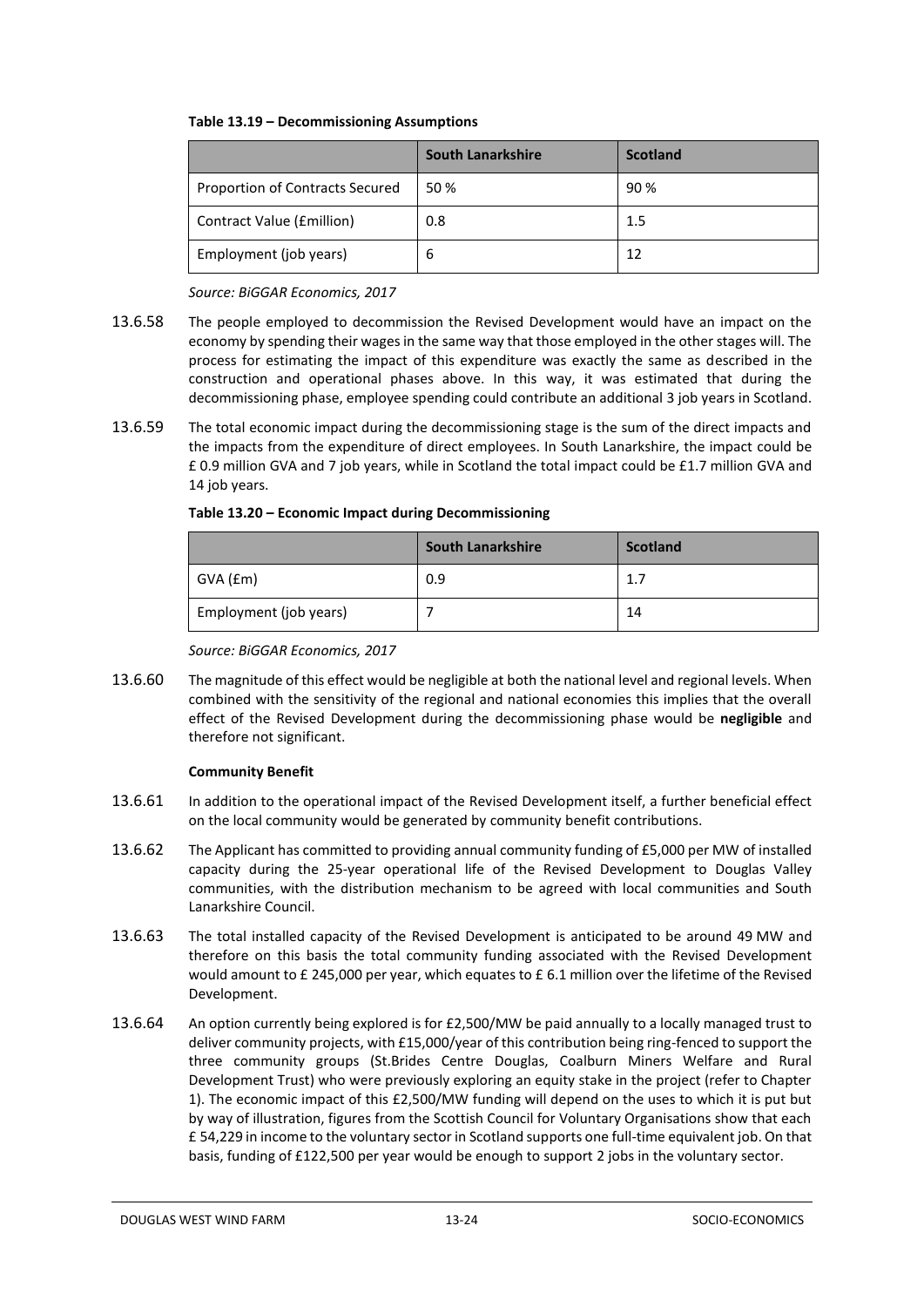- 13.6.65 In the event there is sufficient local support and demand for it, the other £2,500/MW could be used to deliver a Douglas & Coalburn Energy Fund. Based on the pre-application consultation exercise undertaken a local energy fund could be established which would contribute approximately £ 100 per year towards the energy bills of every household in Douglas and Coalburn for the life of the Revised Development. This would inject £122,500 per year, into the communities closest to the Revised Development. The energy bill savings would provide households with additional disposable income which when spent could support one full-time job in the local area.
- 13.6.66 Alternatively, the Applicant would also be supportive of the other £2,500/MW being paid to the SLC Renewable Energy Fund with a proportion of it being used to set up a Local Employment Initiative for residents of Coalburn and the Douglas Valley. Such an initiative would aim to deliver opportunities to train and reskill local people which is seen as particularly important for the Local Area given the large employers that have left the Douglas Valley in recent years and the limited employment opportunities that remain in the area.
- 13.6.67 The magnitude of impact from community benefit contributions would be negligible at the national and regional levels and medium at the local level. When combined with the high sensitivity of the local economy to change this suggests the overall significance of this effect would be **moderate** and therefore significant.

## **Taxation Revenue**

- 13.6.68 The Revised Development would contribute to public finances because the operator would be required to pay non-domestic rates. The rate that the Revised Development would be required to pay is dependent on the load factor of the Revised Development and the total installed capacity. Analysis of data in the Renewables Obligation database suggests that the average load factor of Scottish wind farms is 30 % so it was assumed that the load factor of the Revised Development would also be around 30 %.
- 13.6.69 Guidance produced by the Scottish Assessors Association (Scottish Assessors Association, 2011) suggests that the rateable value for a wind farm of this scale and load factor would be calculated on the basis of £ 24,271 per annum per MW. The total installed capacity of the Revised Development would be up to 49 MW, which implies a total rateable value of £ 1.2 million. Non-domestic rates are charged/£ of rateable value at a poundage rate that is currently set at £0.492/£. This implies that the Revised Development would be liable to non-domestic rates of up to £0.6 million/year, which amounts to a total of £14.6 million during the 25-year life time of the Revised Development.
- 13.6.70 Non-domestic rates are not retained within the local authority where they are gathered so this additional revenue will not be used directly to fund local services. The additional revenue would however increase the total amount of funding available for public services in Scotland and would therefore have a beneficial effect. Given the indirect nature of the benefit the magnitude of this effect was assessed as negligible. When combined with the high sensitivity of the local economy this could give rise to a **minor** beneficial effect; however, this would not be significant. As the level at which non-domestic rates is payable could not be influenced by the Applicant it was not necessary to consider how this benefit could be optimised.

# <span id="page-26-0"></span>13.7 Maximising Local Benefits

- 13.7.1 This assessment has not identified any significant adverse effects associated with the Revised Development and therefore it is unnecessary to consider mitigation. However, a number of potential beneficial effects have been identified and therefore it is appropriate to consider how these effects could be maximised.
- 13.7.2 Most of these effects would arise as a result of additional expenditure made by the Applicant, appointed contractors and their employees. The magnitude of these beneficial effects in the local area will depend on the proportion of expenditure that occurs in the local area so in order to maximise these beneficial effects the Applicant will take steps to ensure that local businesses secure as high a proportion of available contracts as possible.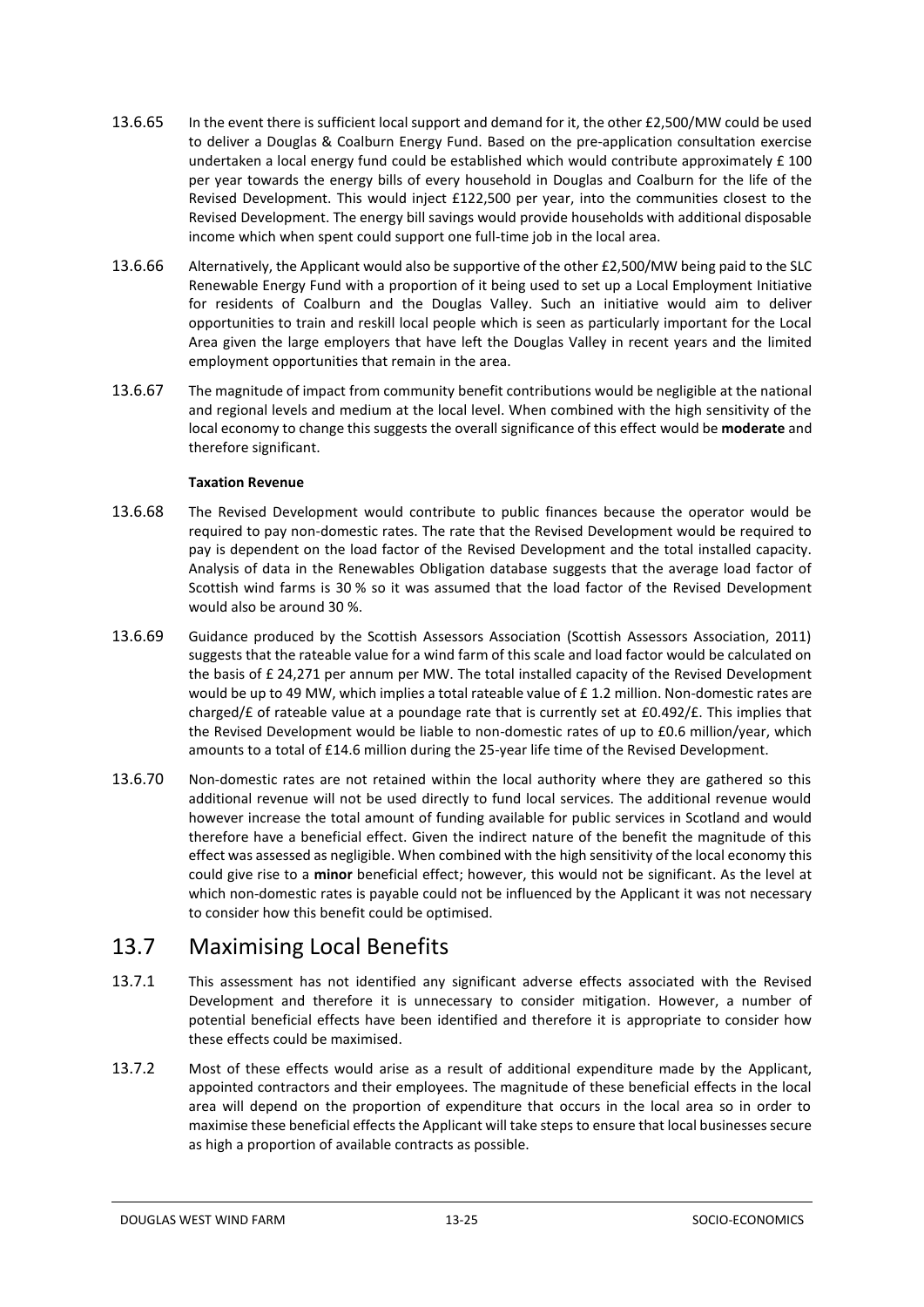- 13.7.3 3R Energy is already involved in a number of activities locally such as sponsoring Lanark Rugby Club, Lanark Golf Club and the annual fireworks display in Douglas, as well as supporting a number of charity events in the local area. Blue Energy have provided support and sponsorship for various local activities close to their wind farm sites such as providing new shirts for Glengarry Shinty Team and providing financial support for Glengarry Highland Games. Blue Energy were also the main sponsor at the 2016 Galloway Show, and the 2016 Tarbet Book Festival in Kintyre. At its four recently constructed wind farms Blue Energy used a Scottish Principal Contractor (RJ MacLeod) and Contractor (Natural Power). At all four windfarms locally based subcontractors were extensively used to provide the plant, materials and services for construction. This demonstrates the Applicant's involvement in the community and the Applicant's commitment to a local supplier approach provides evidence that actions will be taken to maximise local economic benefits. It is proposed that this would be secured through a Responsible Contracting Policy (Appendix 13.1), which would ensure that tenders submitted by contractors offering substantial community and local employment benefits would be more highly rated during the tender process evaluation than those without such benefits.
- 13.7.4 In addition, the Applicant has committed to providing annual community benefit funding of £5,000/MW of installed capacity. The Applicant is currently exploring with the local community and SLC three main options for this funding to be put to best use:
	- Option 1 £2,500/MW paid annually to a locally managed trust to deliver community projects, with £15,000/year of this contribution being ring-fenced to support the three community groups (St.Brides Centre Douglas, Coalburn Miners Welfare and Rural Development Trust) who were previously exploring an equity stake in the project.
- 13.7.5 The remaining £2,500/MW could be used to deliver one of the following two options, or an alternative scheme yet to be determined:
	- Option 2 £2,500/MW being used to deliver a local energy fund which would contribute approximately £ 100 per year towards the energy bills of every household in Douglas and Coalburn for the life of the Revised Development; or
	- Option 3 £2,500/MW being paid to the SLC Renewable Energy Fund with a proportion of it being used to set up a Local Employment Initiative for residents of Coalburn and the Douglas Valley.
- 13.7.6 The final arrangements for use of the community benefit contribution (£5,000/MW) will be agreed with the local community and SLC during the consideration of the planning application.
- 13.7.7 The Applicant is also proposing the development of a Heritage Trail and formal footpath network (based on community consultation) formally linking Douglas and Coalburn through the site, with interpretation areas explaining the industrial heritage of the site (refer to Appendix 3.1) and historic assets of the local area. The development of this path network has the potential to provide a range of recreational opportunities for local communities. The access strategy also has the potential to provide the missing link between two of Scotland's key long distance walking routes and thereby creating opportunities to attract those from further afield to the local area.
- 13.7.8 The Applicant's local supplier approach as well as the proposed community benefit contributions, alongside the proposed Heritage Trail and access improvements all provide evidence of the Applicant's commitment to maximising benefits for the local area.

# <span id="page-27-0"></span>13.8 Residual Effects

- 13.8.1 The residual effects identified in this assessment include:
	- a temporary, **moderate** beneficial effect on local tourism businesses arising from the expenditure of workers involved in the construction of the Revised Development;
	- a temporary, **moderate** beneficial effect on the regional economy generated by construction related expenditure;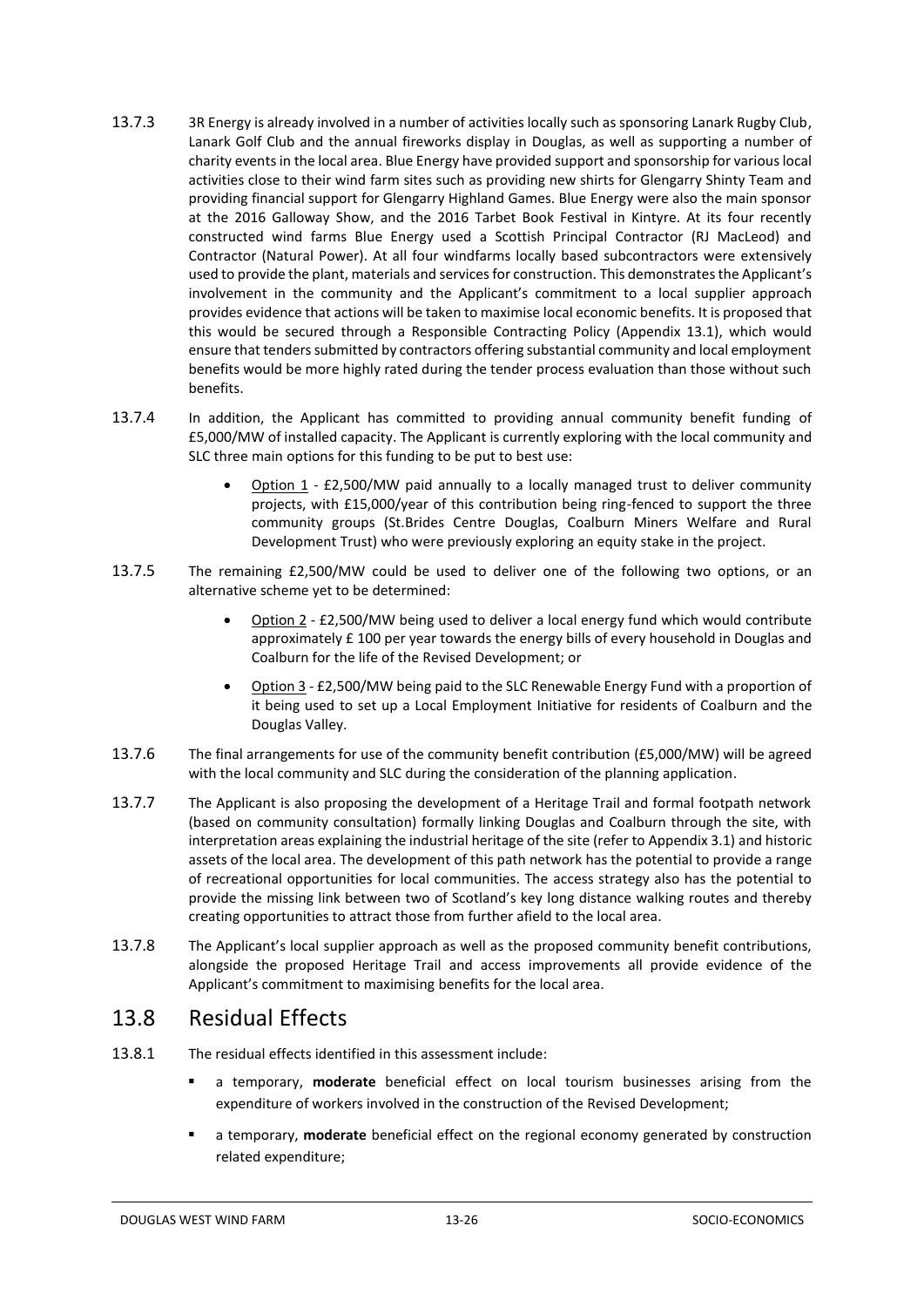- a permanent, **moderate** beneficial effect on the local economy as a result of the ongoing operation of the Revised Development (this would include the permanent employment created in the Revised Development);
- a permanent, **moderate** beneficial effect on the local tourism sector generated by the expenditure of additional tourists who might be attracted to the area by the development of new access improvements and a Heritage Trail; and
- a permanent, **moderate** beneficial effect on local communities arising from the community benefit funding associated with the Revised Development.

# <span id="page-28-0"></span>13.9 Cumulative Assessment

- 13.9.1 There are three main ways in which the Revised Development could contribute to cumulative socioeconomic effects. Two of these could result in beneficial cumulative effects and the other could result in an adverse cumulative effect.
- 13.9.2 Adverse cumulative effects on tourism, recreation and socio-economics could occur if the Revised Development was expected to have a significant cumulative visual impact on important tourism receptors. The cumulative visual impact of the Revised Development is assessed in Chapter 6, Landscape and Visual. It is however, important to note that even if such effects were to occur, they would not necessarily be significant. This is because landscape is likely to be a somewhat less important driver of tourism in South Lanarkshire than it is for other parts of Scotland.
- 13.9.3 The Revised Development also has the potential to generate beneficial cumulative impacts if it were to help encourage the development of a significant local renewable energy supply chain. Initial investigations undertaken by the Applicant have identified a number of potential suppliers in the local area so there is some evidence that this effect may already be occurring.
- 13.9.4 The development of a strong local supply chain would help to increase the economic benefits of the Revised Development and similar projects in the local area, which could help to increase the magnitude of the long-term beneficial economic effects considered in this chapter. The Applicant's stated preference for securing supplies locally where possible should help to support this.

# <span id="page-28-1"></span>13.10 Summary

- 13.10.1 The socio-economic baseline for this chapter indicates that the proportion of working age people living in the Local Area is significantly older than either South Lanarkshire or Scotland as a whole. It also suggests that employment opportunities in the Local Area are primarily concentrated in the public sector. The main source of private sector employment in the local area is food and accommodation services; however, the number of jobs within this sector is small and represents just 2.1% of jobs in the sector in South Lanarkshire as a whole. The creation of new job opportunities will therefore be an important priority for the area in order to attract and retain working age residents.
- 13.10.2 The significant beneficial socio-economic effects identified in this assessment included:
	- a temporary, moderate beneficial effect on local tourism businesses arising from the expenditure of workers involved in the construction of the Revised Development;
	- a temporary, moderate beneficial effect on the regional economy generated by construction related expenditure;
	- a permanent, moderate beneficial effect on the local economy as a result of the ongoing operation of the Revised Development (this would include the permanent employment created to maintain the Revised Development);
	- a permanent, moderate beneficial effect on the local tourism sector generated by the expenditure of additional tourists who might be attracted to the area by the development of a new Heritage Trail; and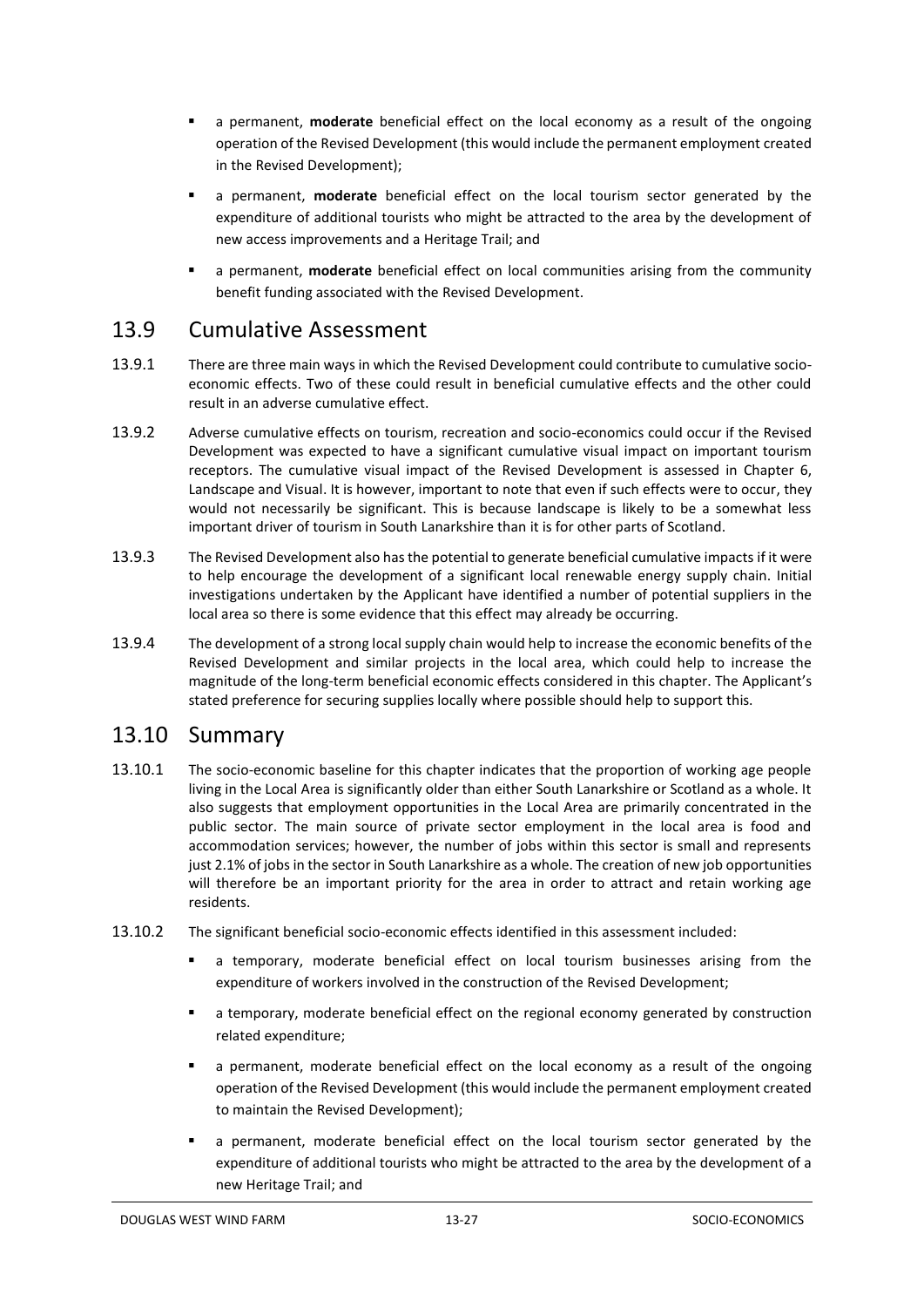- a permanent, moderate beneficial effect on local communities arising from the community benefit funding associated with the Revised Development.
- 13.10.3 The main driver of tourism activity in the local area is the New Lanark World Heritage Site and Visitor Centre. The tourism interest of this site is primarily linked to its historical importance and as such it is expected that visitors to the site would be relatively insensitive to changes in the wider landscape, beyond the immediate setting of New Lanark. In any case, the location of New Lanark, enclosed within the Clyde Valley means that the only views available from the village are of the river and immediate valley. The LVIA (Chapter 6) confirms that there will be no views of the Revised Development available from the New Lanark World Heritage Site.
- 13.10.4 This chapter also assessed potential effects on other tourism assets in the area (including Craignethan Castle, the Falls of Clyde Wildlife Reserve) as well as tourism routes and accommodation but did not find any evidence to suggest that the Revised Development would generate any significant adverse effect on any of these assets or on the tourism sector as a whole.
- 13.10.5 As this assessment did not identify any potentially significant adverse effects it was not necessary to consider mitigation but it was necessary to consider how the beneficial effects of the Revised Development could be maximised.
- 13.10.6 The Applicant has committed to taking a number of steps to ensure that benefits are maximised locally. The Applicant has previously demonstrated commitment to using local suppliers, and is supportive of initiatives to maximise local opportunities. This would ensure that supplier contracts are sourced locally wherever possible, sustaining local businesses and providing employment opportunities for local people. The Applicant is also proposing the delivery of an Access Strategy, including a Heritage Tail, with interpretation areas informed by community consultation.
- 13.10.7 The Revised Development represents a major investment in the South Lanarkshire and Scottish economies and would therefore deliver a range of positive economic impacts.
	- During the development and construction phase the Revised Development would generate:
		- £ 12.4 million GVA and support 100 job years in South Lanarkshire; and
		- £ 37.0 million GVA and 330 job years in Scotland.
	- **During each year of the operational phase the Revised Development would generate:** 
		- £ 1.1 million GVA and support 8 jobs in South Lanarkshire; and
		- £ 2.9 million GVA and 25 jobs in Scotland.
- 13.10.8 The total construction and operational cost of the Revised Development over its 25 year lifetime is estimated to be £ 220.4 million. Of this, more than half (69 %) is expected to be retained within Scotland.
- 13.10.9 Over the 25 year lifetime of the Revised Development, non-domestic rates estimated at almost  $£$  14.1 million and community benefit equating to a combined total of  $£$  6.1 million would be generated over the 25 year operational period of the Revised Development.
- 13.10.10 A summary of the potential effects identified in this chapter is provided below in Table 13.21.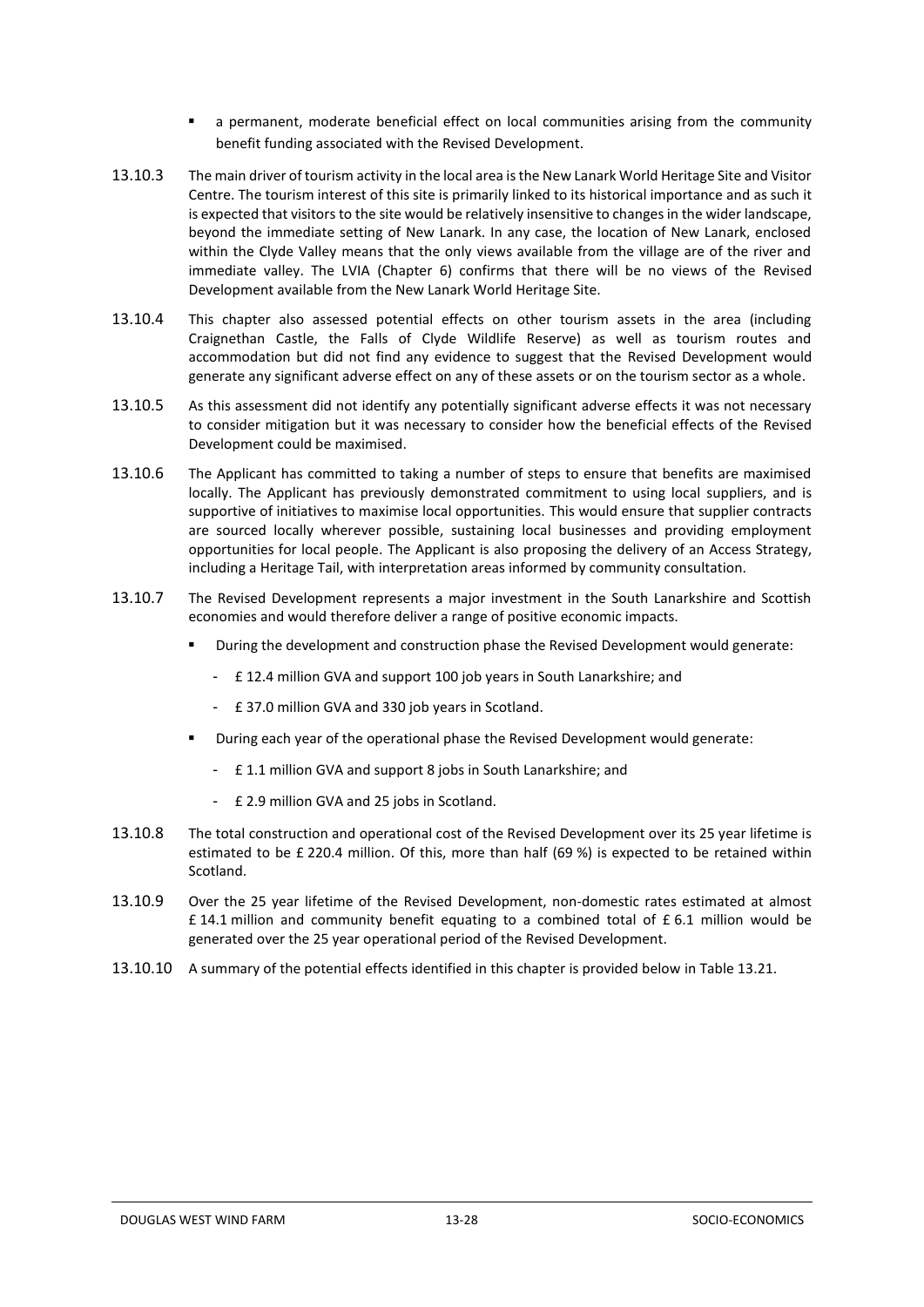#### **Table 13.21 – Summary Table**

| <b>Description of Effect</b>                                                                                                                                          | <b>Significance of Potential Effect</b> |                            | <b>Mitigation</b> | <b>Significance of Residual Effect</b> |                            | <b>Comparison with</b>              |
|-----------------------------------------------------------------------------------------------------------------------------------------------------------------------|-----------------------------------------|----------------------------|-------------------|----------------------------------------|----------------------------|-------------------------------------|
|                                                                                                                                                                       | <b>Significance</b>                     | <b>Beneficial/ Adverse</b> | <b>Measure</b>    | <b>Significance</b>                    | <b>Beneficial/ Adverse</b> | the Consented<br><b>Development</b> |
| Effect on turnover of tourist accommodation<br>providers due to changes in visitor behaviour.                                                                         | Minor-<br>negligible                    | Adverse                    | n/a               | Minor-negligible                       | Adverse                    | No Change                           |
| Effect on local tourism sector due to additional<br>expenditure by workers during the construction<br>phase.                                                          | Negligible                              | Beneficial                 | n/a               | Negligible                             | Beneficial                 | No Change                           |
| Effect on amenity value of local leisure assets.                                                                                                                      | Negligible                              | Adverse                    | n/a               | Negligible                             | Adverse                    | No Change                           |
| Effect on visitor numbers to local tourist<br>attractions.                                                                                                            | Minor-<br>negligible                    | Adverse                    | n/a               | Minor-negligible                       | Adverse                    | No Change                           |
| Effect on number of tourists using tourist<br>routes in the local area.                                                                                               | Minor-<br>negligible                    | Adverse                    | n/a               | Minor-negligible                       | Adverse                    | No Change                           |
| Effect of expenditure of workers in tourism<br>businesses within 5km of the Revised<br>Development during the construction phase.                                     | Moderate                                | Beneficial                 | n/a               | Moderate                               | Beneficial                 | No Change                           |
| Effect of additional tourism visitors attracted to<br>the area by the development of a new Heritage<br>Trail on local tourism sector during the<br>operational phase. | Moderate                                | Beneficial                 | n/a               | Moderate                               | Beneficial                 | No Change                           |
| Effect on national economy of construction<br>related expenditure.                                                                                                    | Negligible                              | Beneficial                 | n/a               | Negligible                             | Beneficial                 | No Change                           |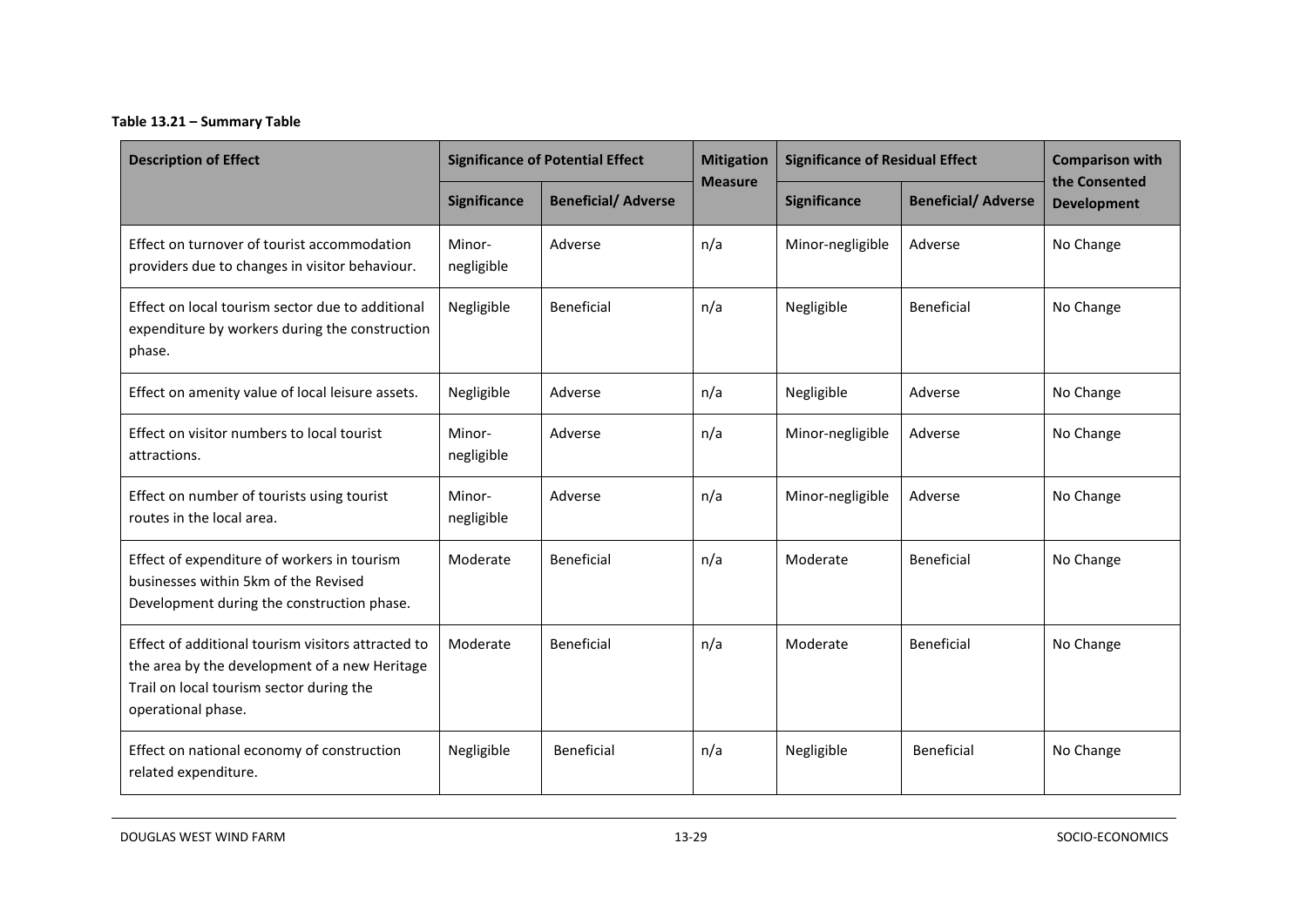| <b>Description of Effect</b>                                                                            | <b>Significance of Potential Effect</b> |                            | <b>Mitigation</b> | <b>Significance of Residual Effect</b> |                            | <b>Comparison with</b>              |
|---------------------------------------------------------------------------------------------------------|-----------------------------------------|----------------------------|-------------------|----------------------------------------|----------------------------|-------------------------------------|
|                                                                                                         | <b>Significance</b>                     | <b>Beneficial/ Adverse</b> | <b>Measure</b>    | <b>Significance</b>                    | <b>Beneficial/ Adverse</b> | the Consented<br><b>Development</b> |
| Effect on regional/local economy of<br>construction related expenditure.                                | Moderate                                | Beneficial                 | n/a               | Moderate                               | Beneficial                 | No Change                           |
| Effect on national/regional economy of<br>operational expenditure.                                      | Negligible/M<br>inor                    | Beneficial                 | n/a               | Negligible/Minor                       | <b>Beneficial</b>          | No Change                           |
| Effect on local economy of operational<br>expenditure.                                                  | Moderate                                | <b>Beneficial</b>          | n/a               | Moderate                               | <b>Beneficial</b>          | No Change                           |
| Effect of community benefit funding on local<br>economic opportunities during the operational<br>phase. | Moderate                                | Beneficial                 | n/a               | Moderate                               | Beneficial                 | No Change                           |
| Effect of decommissioning expenditure on<br>regional/national/local economy                             | Negligible/M<br>inor                    | <b>Beneficial</b>          | n/a               | Negligible/Minor                       | <b>Beneficial</b>          | No Change                           |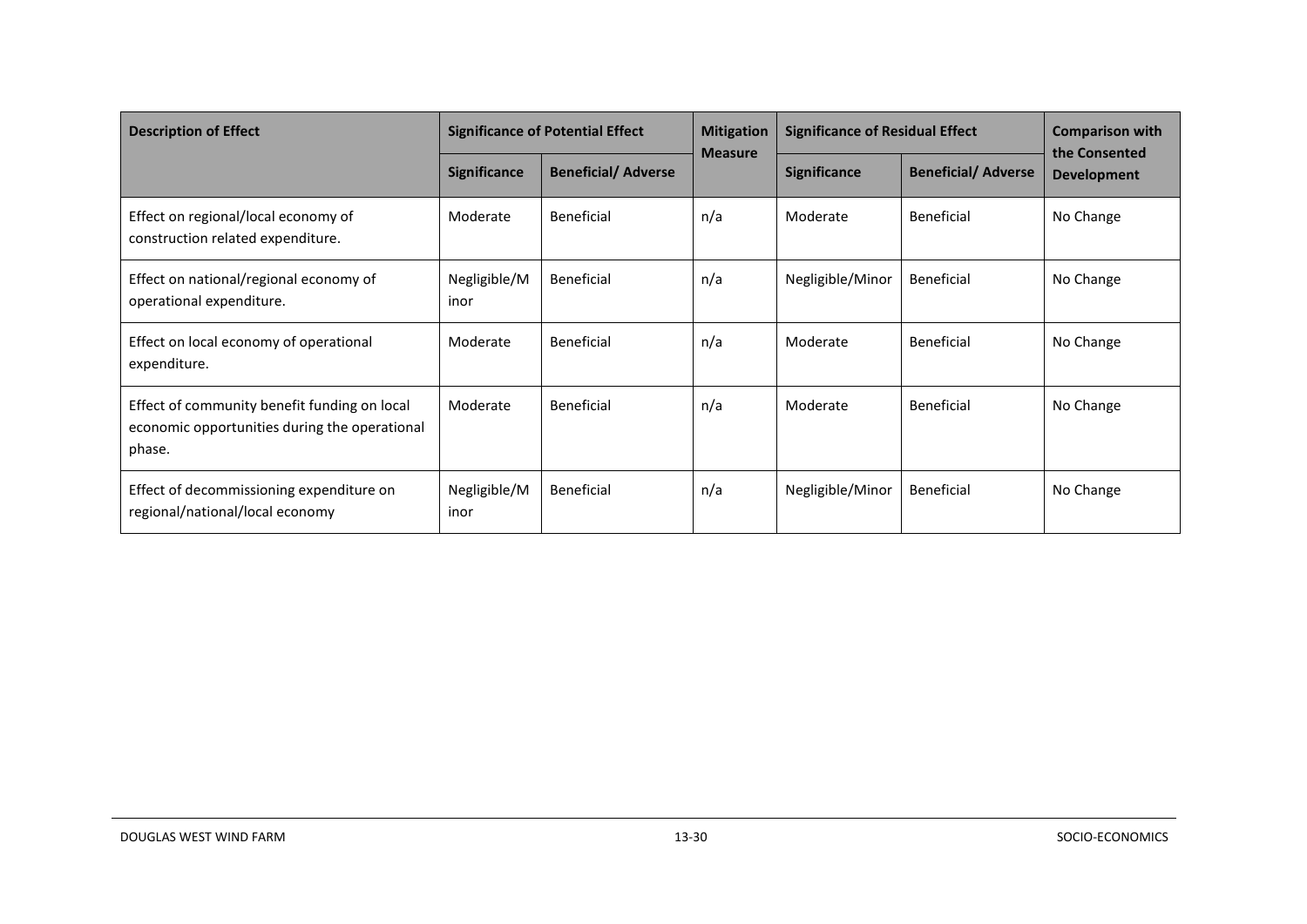# <span id="page-32-0"></span>13.11 References

BiGGAR Economics (2012). Onshore Wind – Direct and Wider Economic Impacts. Renewable UK and Department of Energy and Climate Change (DECC).

BiGGAR Economics (2015). Onshore Wind: Economic Impacts in 2014. Renewable UK.

BiGGAR Economics (2016). Wind Farms and Tourism Trends in Scotland. BiGGAR Economics.

Glasgow Caledonian University, Cogent SI, Moffat Centre (2008). The Economic Impacts of Wind Farms on Scottish Tourism. Scottish Government.

Lanarkshire Area Tourism Partnership (2016). Tourism Lanarkshire 2020, Lanarkshire Area Tourism Strategy 2016-2020. Available at:<https://www.visitlanarkshire.com/media/3970/ltap-2020.pdf>

National Records of Scotland (2015), Mid-2014 Small Area Population Estimates Scotland. National Records of Scotland.

Office for National Statistics (2015). Business Register and Employment Survey 2014. Office for National Statistics.

Office for National Statistics (2015). Population Estimates 2014. Office for National Statistics.

Office for National Statistics (2015). Annual Population Survey Jan 2014-Dec 2014. Office for National Statistics.

Office for National Statistics (2015). Annual Survey of Hours and Earnings – Resident Analysis 2014. Office for National Statistics.

Office for National Statistics (2017). Annual Business Survey - 2015 Revised Results. Office for National Statistics.

Scottish Assessors Association (2011). Electricity Generation Lands Practice Note 2 Valuation of On-Shore Turbines/Wind Farms. Scottish Assessors Association.

Scottish Government (2011). 2020 Routemap for Renewable Energy in Scotland. Available at: <http://www.gov.scot/Publications/2011/08/04110353/0>

Scottish Government (2014), Community Energy Policy Statement: Draft for public consultation.

Scottish Government (2015). Scotland's Economic Strategy. Available at: <http://www.gov.scot/Topics/Economy/EconomicStrategy>

Scottish Government (2016), Growth Sector Statistics by Local Authority, 2014. Scottish Government.

Scottish Government (2017). Energy in Scotland 2017. Scottish Government.

South Lanarkshire Council (2013). Promote – South Lanarkshire Economic Strategy 2013-2023. Available at:

[http://www.southlanarkshire.gov.uk/downloads/file/8508/south\\_lanarkshire\\_economic\\_strategy](http://www.southlanarkshire.gov.uk/downloads/file/8508/south_lanarkshire_economic_strategy_2013_-2023)\_ [\\_2013\\_-2023](http://www.southlanarkshire.gov.uk/downloads/file/8508/south_lanarkshire_economic_strategy_2013_-2023)

South Lanarkshire Council (2012). Health and Social Situation in South Lanarkshire. Available at: [http://www.southlanarkshire.gov.uk/improve/info/26/reports/46/health\\_and\\_social\\_situation\\_in](http://www.southlanarkshire.gov.uk/improve/info/26/reports/46/health_and_social_situation_in_south_lanarkshire) south lanarkshire

Scottish Tourism Alliance (2012). Tourism Scotland 2020. Available at: <http://scottishtourismalliance.co.uk/tourism-scotland-2020/>